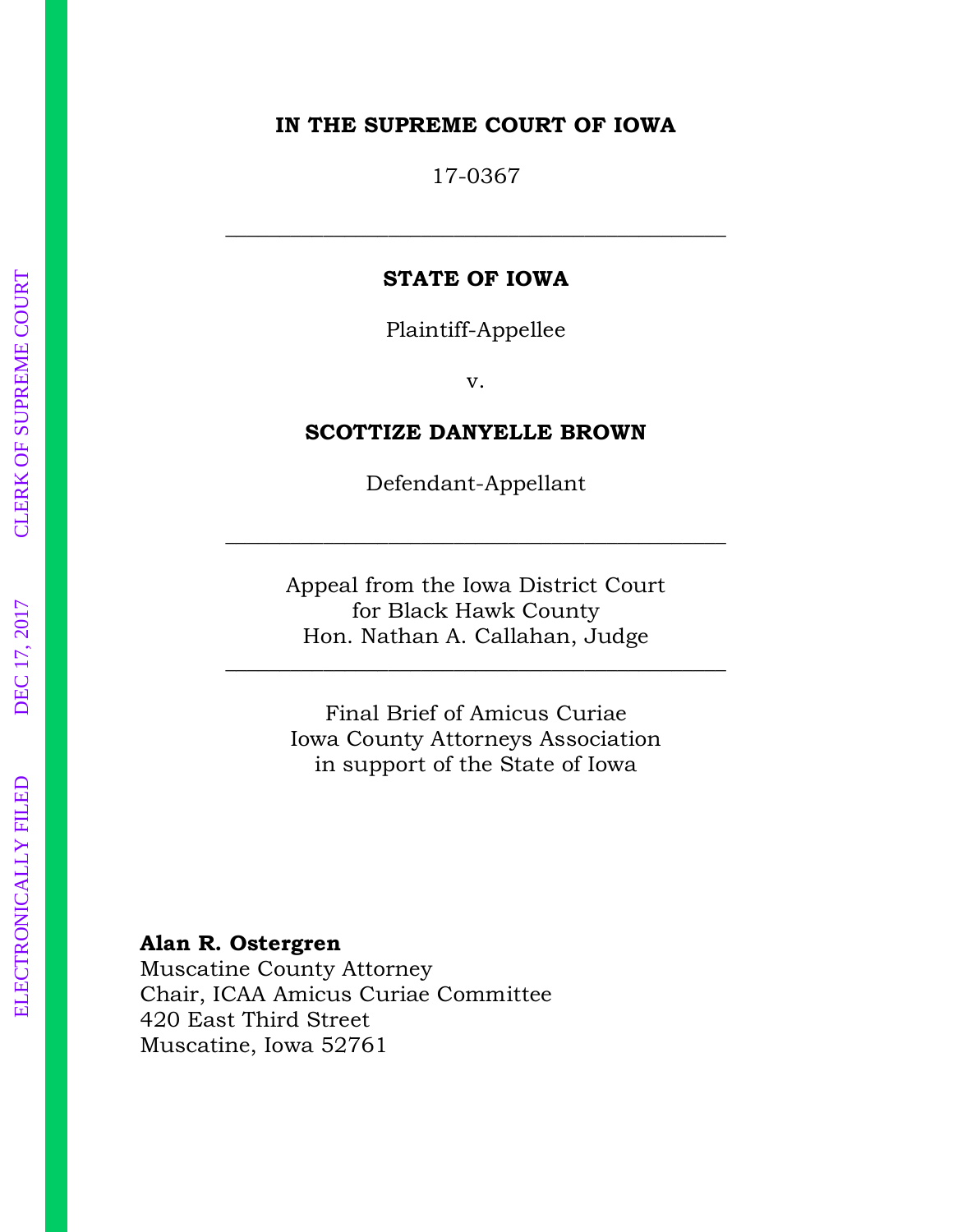### *Table of Contents*

| I. Question of the contract of the contract of the contract of the contract of the contract of the contract of<br>in the contract of the contract of the contract of the contract of the contract of the contract of the contra |    | The study of race and policing demands rigorous           |  |  |  |
|---------------------------------------------------------------------------------------------------------------------------------------------------------------------------------------------------------------------------------|----|-----------------------------------------------------------|--|--|--|
|                                                                                                                                                                                                                                 |    | social-science methodology to identify valid trends or    |  |  |  |
|                                                                                                                                                                                                                                 |    | causative factors. Amicus proffer their own home-brewed   |  |  |  |
|                                                                                                                                                                                                                                 |    | statistics based on flawed assumptions and incorrect      |  |  |  |
|                                                                                                                                                                                                                                 |    | analytical techniques. Should this Court require more? 10 |  |  |  |
|                                                                                                                                                                                                                                 | A. | Constitutional fact finding by amicus briefs11            |  |  |  |
|                                                                                                                                                                                                                                 | B. | The difficulty of establishing a baseline                 |  |  |  |
|                                                                                                                                                                                                                                 |    | comparison for examinations of police activity  15        |  |  |  |
|                                                                                                                                                                                                                                 | C. |                                                           |  |  |  |
|                                                                                                                                                                                                                                 | D. | The most current Iowa City data do not support            |  |  |  |
|                                                                                                                                                                                                                                 |    |                                                           |  |  |  |
|                                                                                                                                                                                                                                 | E. | Overt policy considerations should not form the           |  |  |  |
|                                                                                                                                                                                                                                 |    |                                                           |  |  |  |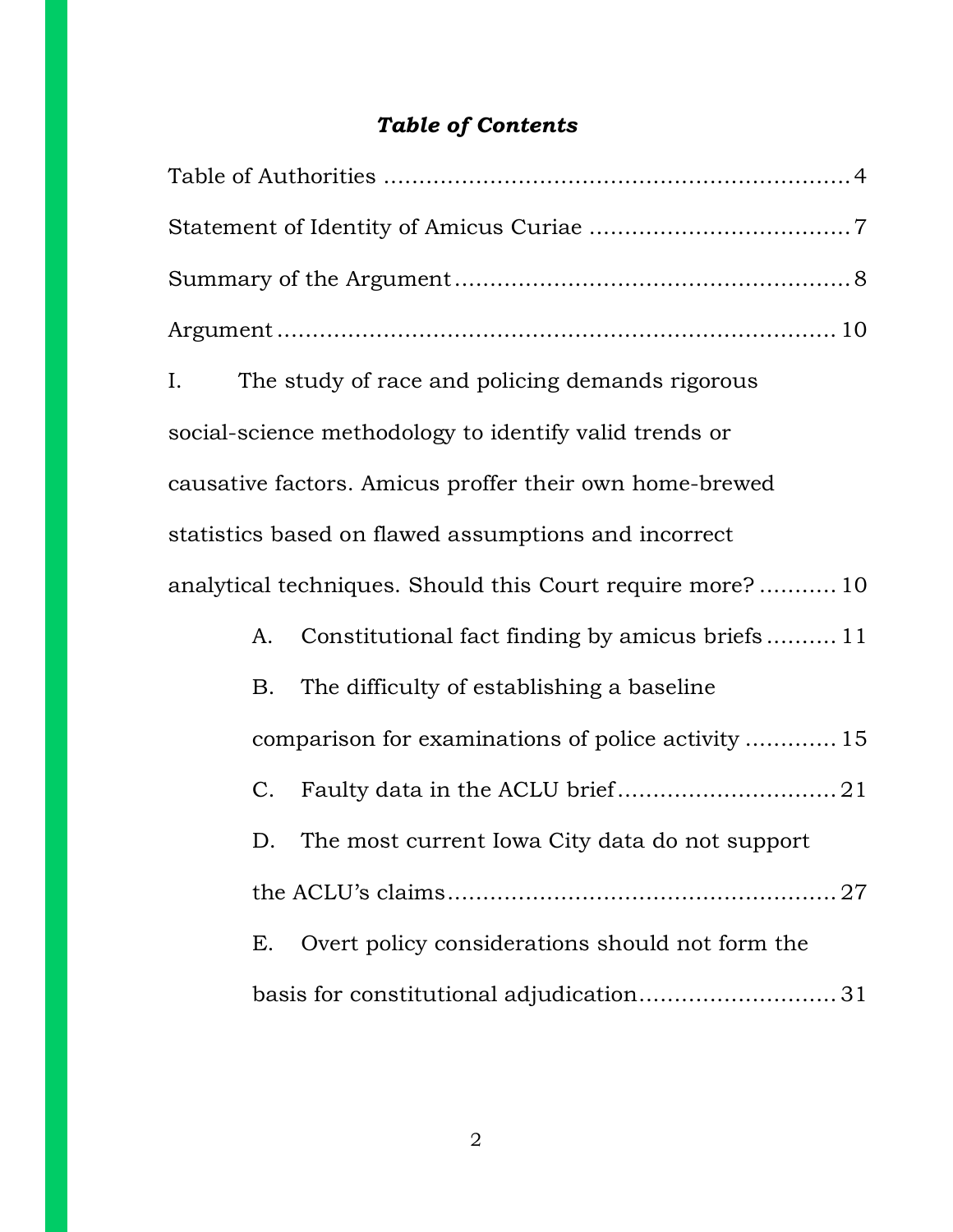II. Recent precedent of this Court suggests that there is a cause of action under the Iowa Constitution for a violation of the prohibition against unreasonable searches and seizures. Amicus state that suppression of evidence gained in a pretextual traffic stop will be the sole remedy. Is the question of the appropriate remedy so simple? ........................ 34

| A. | Godfrey creates liability for violation of the Iowa |  |
|----|-----------------------------------------------------|--|
|    | Constitution, including punitive damages claims35   |  |
|    | B. How would a Godfrey claim apply to an            |  |
|    |                                                     |  |
|    |                                                     |  |
|    |                                                     |  |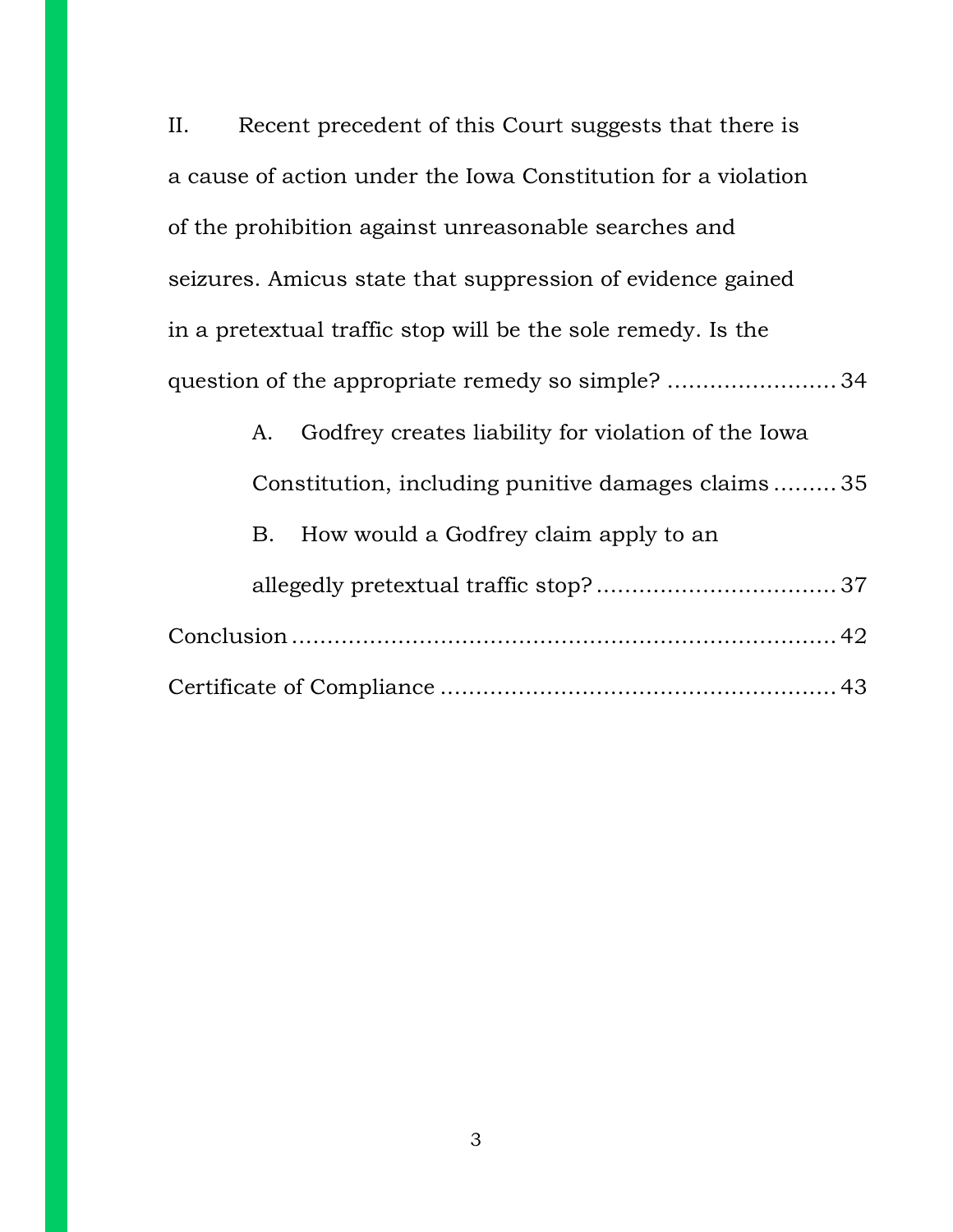### *Table of Authorities*

#### **Cases**

| Bivens v. Six Unknown Named Agents of Federal Bureau of     |
|-------------------------------------------------------------|
|                                                             |
| Dickerson v. Mertz, 547 N.W.2d 208 (Iowa 1996) 38, 41       |
| Godfrey v. State, 898 N.W.2d 844 (Iowa 2017) 35, 36, 37, 40 |
| Minor v. State, 819 N.W.2d 383, 400 (Iowa 2012)  39         |
| Mueller v. Oregon, 208 U.S. 412, 419 (1908)  12             |
| State v. Hoskins, 711 N.W.2d 720, 726 (Iowa 2006)  41       |
| Varnum v. Brien, 763 N.W.2d 862, 881 (Iowa 2009)  11, 12    |
| Welsh v. Branstad, 470 N.W.2d 644, 648 (Iowa 1991)  11      |

### **Other Authorities**

Allison Orr Larsen, *The Trouble with Amicus Facts*, 100 Va. L. Rev. 1757, 1760-61 (2014) .............................. 11, 12, 13, 25

Alpert, G. P., Smith, M. R., and Dunham, R. G. (2003),

"*Toward a Better Benchmark: Assessing the Utility of Not-at-Fault Traffic Crash Data in Racial Profiling Research*," in Confronting Racial Profiling in the 21st Century: Implications for Racial Justice, Boston. ............................ 18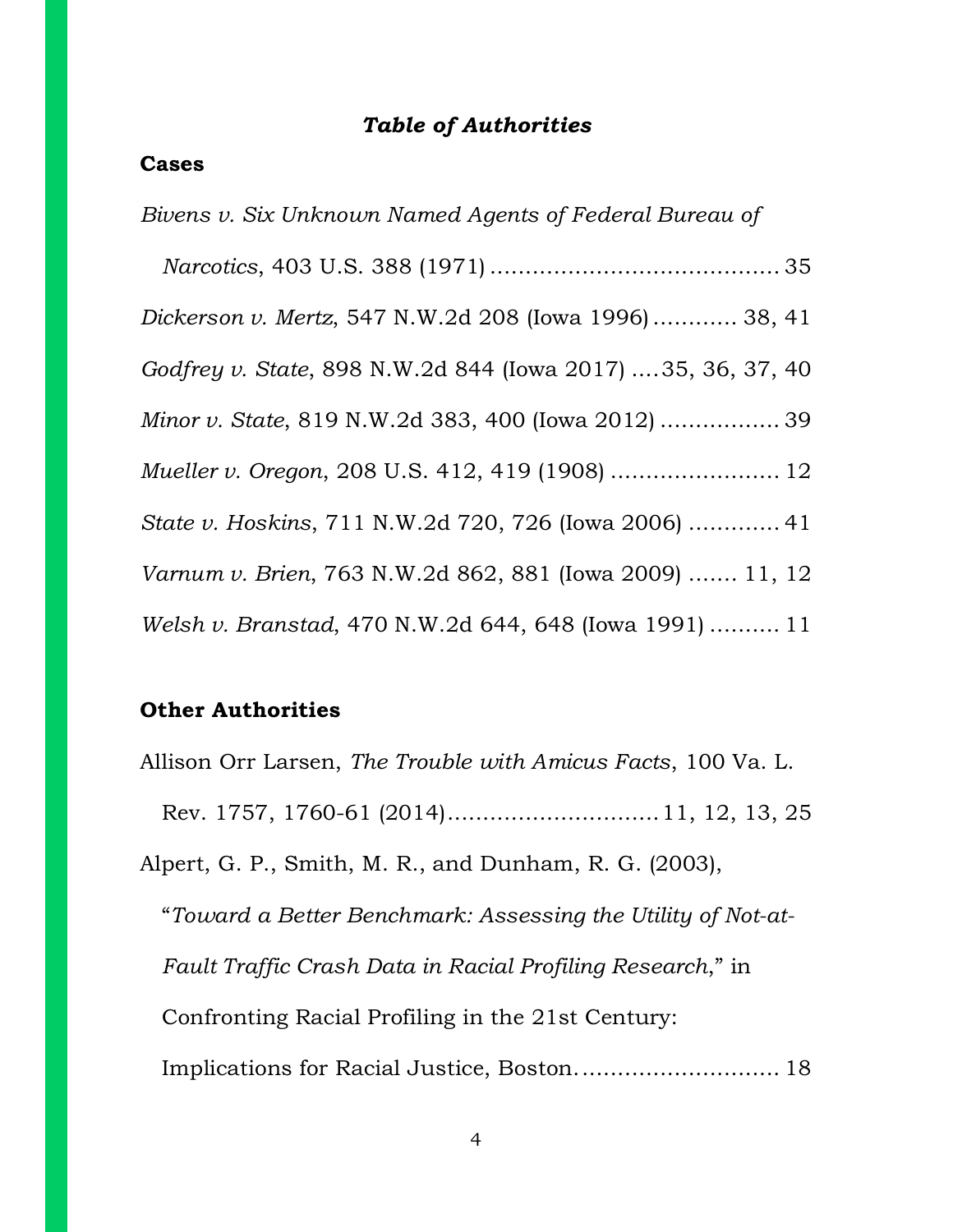| Bryan Garner, et al., The Law of Judicial Precedent, 200-01            |
|------------------------------------------------------------------------|
|                                                                        |
| Greg Ridgeway and John MacDonald, Methods for Assessing                |
| Racially Biased Policing, 4 (2010) 17, 18, 19                          |
| Grogger, J., & Ridgeway, G. (2006). Testing for racial profiling       |
| in traffic stops from behind a veil of darkness. Journal of the        |
| American Statistical Association, 101, 878-887.  19                    |
| McConnell, E. H., and Scheidegger, A. R. (2001), "Race and             |
| Speeding Citations: Comparing Speeding Citations Issued by             |
| Air Traffic Officers With Those Issued by Ground Traffic               |
| Officers," paper presented at the annual meeting of the                |
| Academy of Criminal Justice Sciences, Washington, DC,                  |
|                                                                        |
| Michael Rustad & Thomas Koenig, The Supreme Court and                  |
| Junk Social Science: Selective Distortion in Amicus Briefs, 72         |
|                                                                        |
| Paul M. Collins, Jr., Pamela C. Corley & Jesse Hamner, The             |
| Influence of Amicus Curiae Briefs on U.S. Supreme Court                |
| <i>Opinion Content, 49(4) Law &amp; Society Rev. 917-944 (2015) 13</i> |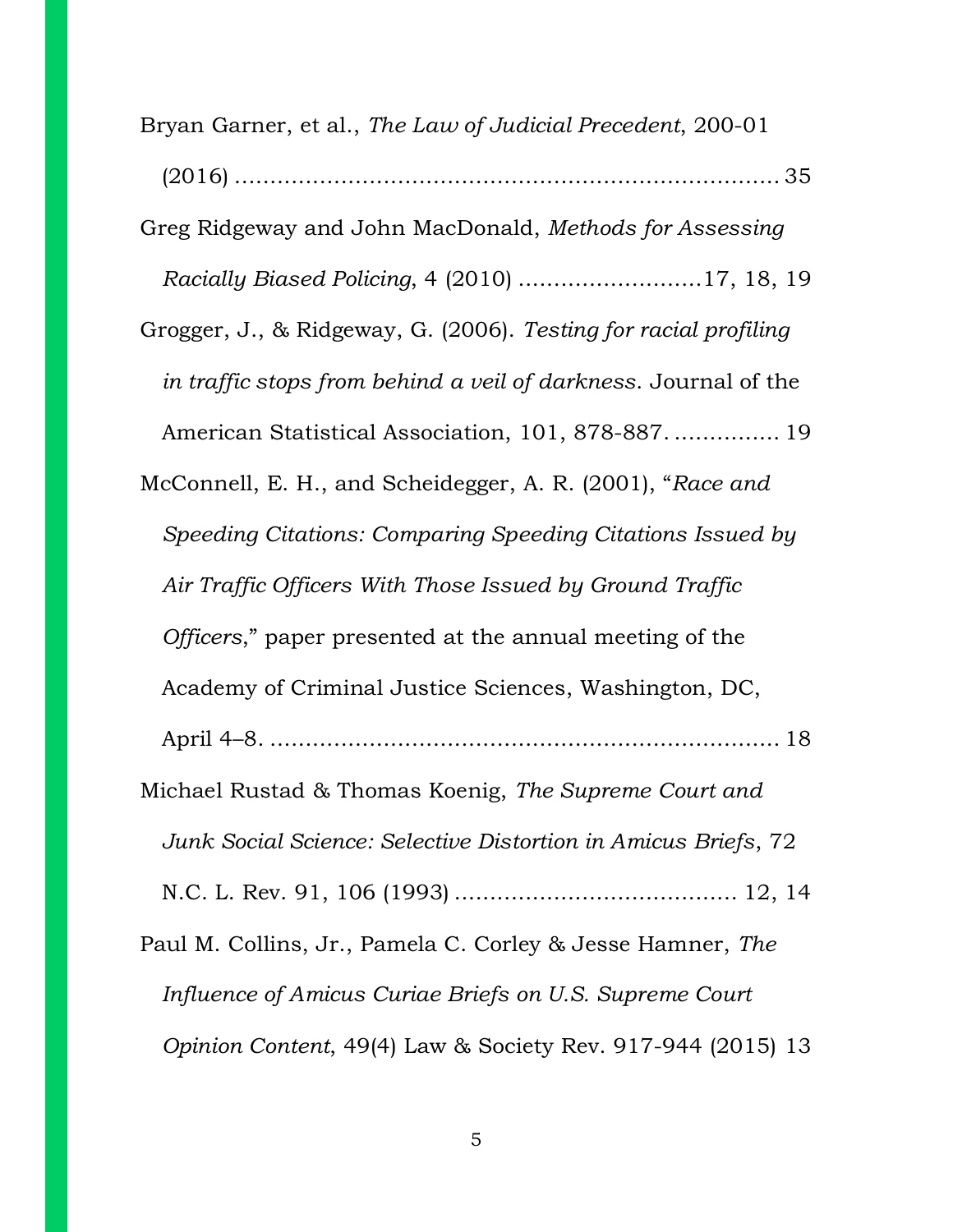Schell, Terry L., Greg Ridgeway, Travis L. Dixon, Susan Turner, K. Jack Riley (2007). *Police-Community Relations in Cincinnati: Year Three Evaluation Report.* RAND TR-535-CC ....................................................................................... 20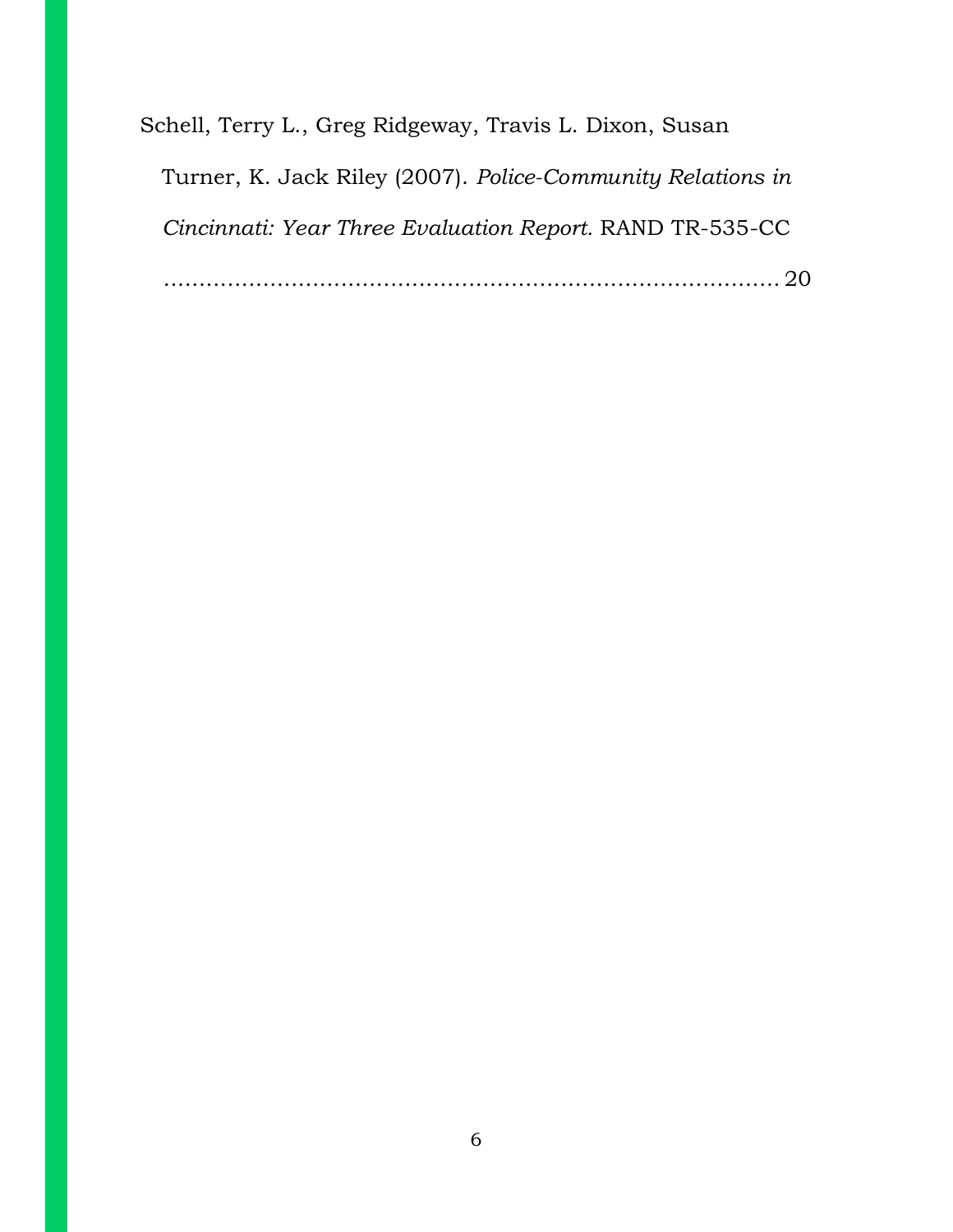#### *Statement of Identity of Amicus Curiae*

The Iowa County Attorneys Association (ICAA) is a nonpartisan association of Iowa's county attorneys and their assistants. The county attorney is the chief law enforcement officer for his or her county. The county attorney must, among other duties, litigate motions to suppress dealing with the constitutional validity of traffic stops. County attorneys are also called upon to give legal advice and training to law enforcement officers in the performance of their duties.

ICAA submits this brief to the Iowa Supreme Court as amicus curiae because of the broad importance of the issues raised in this case and the unique perspective that Iowa's county attorneys have on them. The rule proposed by amicus in support of the appellant would have substantial effects on both the administration of criminal justice and the civil liabilities of county employees.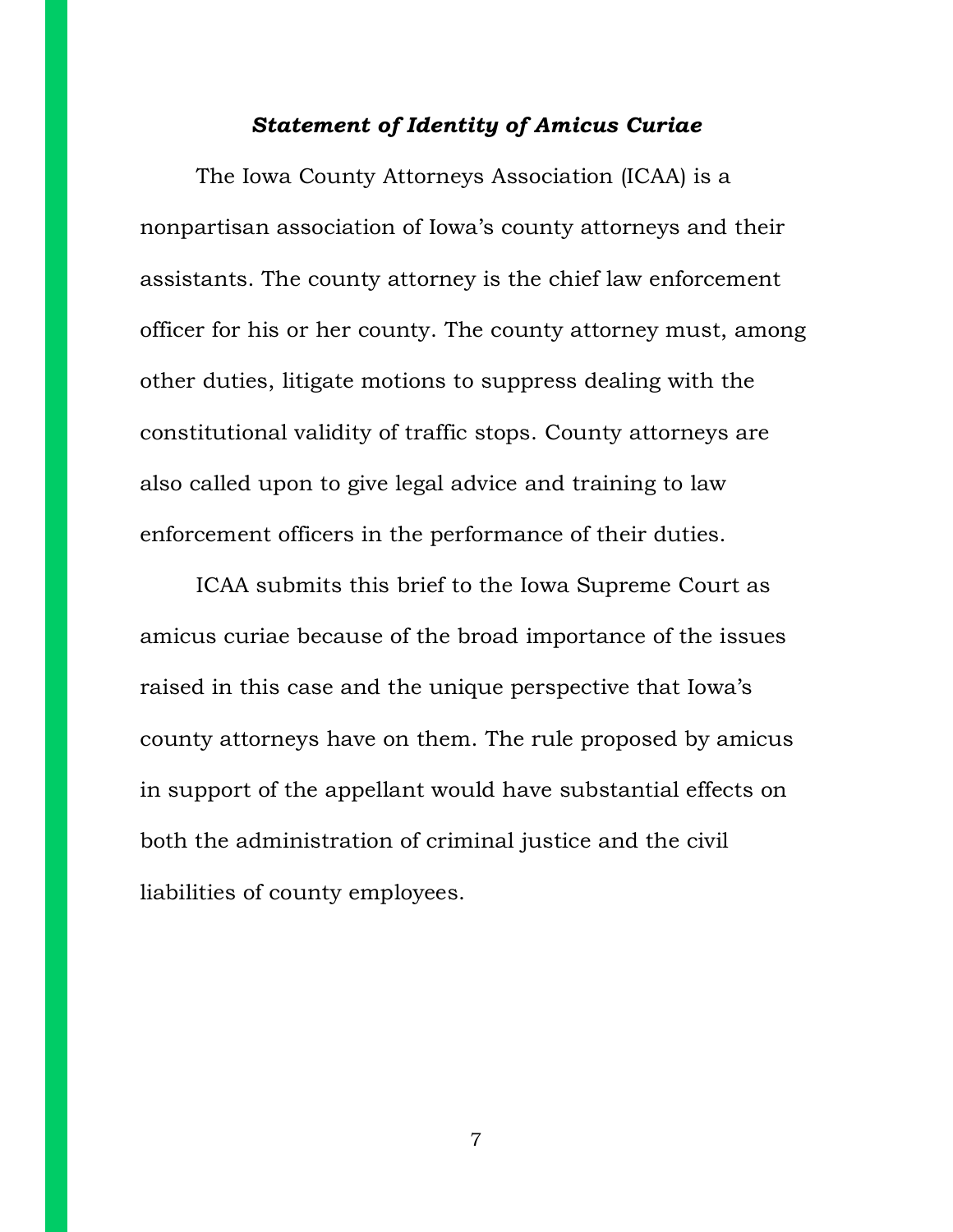### *Summary of the Argument*

ICAA takes seriously the need to ensure equality of treatment to all persons who interact with law enforcement and the criminal justice system. As prosecutors we take an oath to enforce the law – not just the criminal code of Iowa but also the constitutional requirements of due process, equal protection, and the variety of criminal procedure rules contained in the U.S. and Iowa constitutions.

The U.S. Supreme Court has long held that so long as there is an objectively valid reason for a traffic stop the officer's subjective reason for the stop was not relevant to its constitutionality. This Court has frequently cited this proposition in cases affirming the denial of motions to suppress by the trial court.

Amicus supporting appellant Scottize Danyelle Brown ask this Court to find that the Iowa Constitution requires trial courts to make an inquiry into the subjective intentions of law enforcement officers and to suppress otherwise valid evidence if the trial court finds that those intentions were not sufficiently pure. In support of this request amicus submit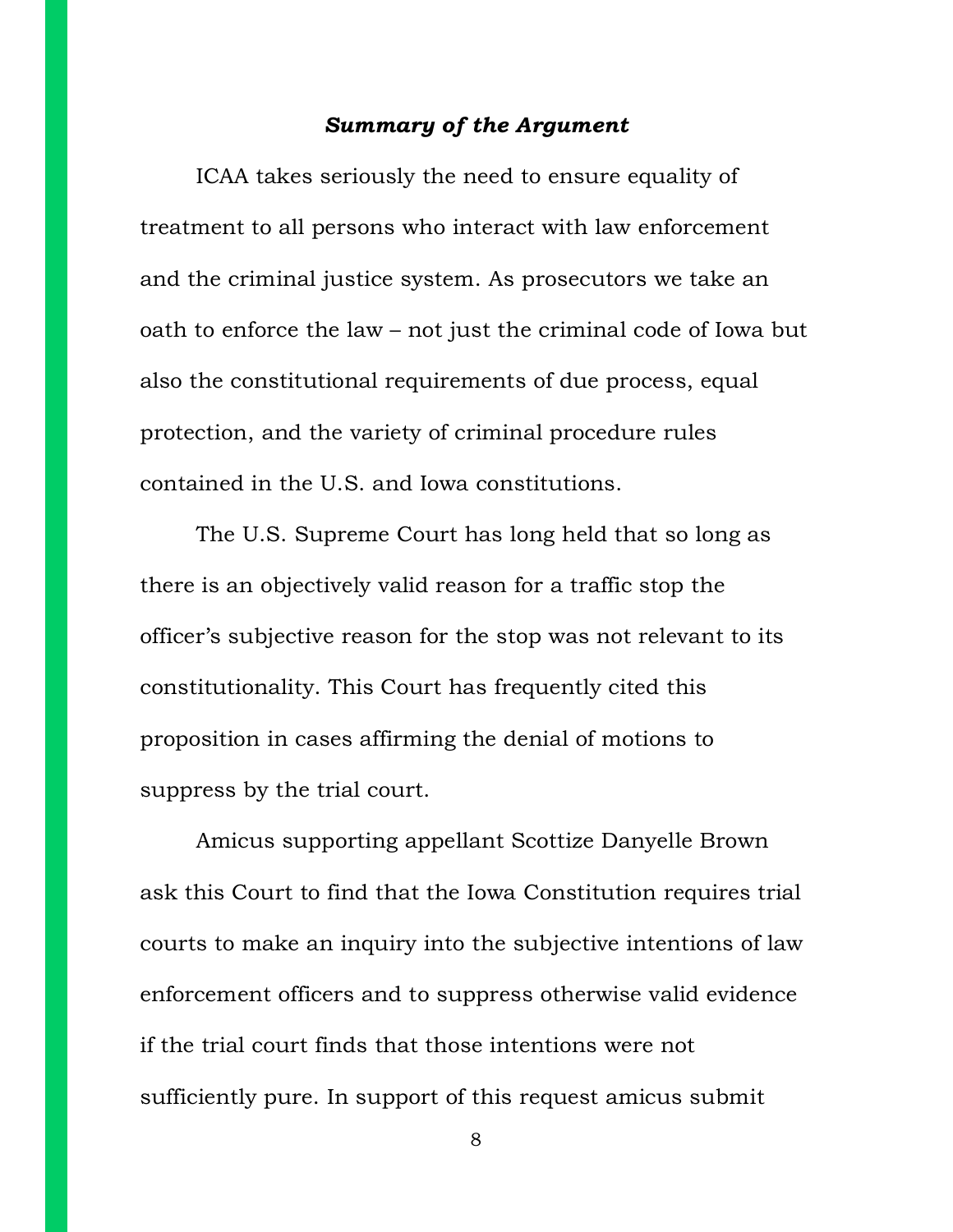highly suspect statistical arguments, a scattershot of anecdotes, and precious little legal argument. Their request should be rejected as being contrary to legal precedent, valid social science, and the proper role of the courts.

Amicus supporting appellant also ask this Court to fashion a suppression remedy for pretextual stops. Amicus claim that suppression – a familiar remedy in criminal law – will be sufficient to redress the harms caused by a pretextual stop. But the implications of the amicus argument in combination with this Court's decision in *Godfrey v. State* last term mean that the remedies for a pretextual stop will not be limited to suppression of evidence. The rule proffered by amicus will cause unprecedented and crippling civil liability to law enforcement officers and their employers. The stakes of this issue cannot be overstated.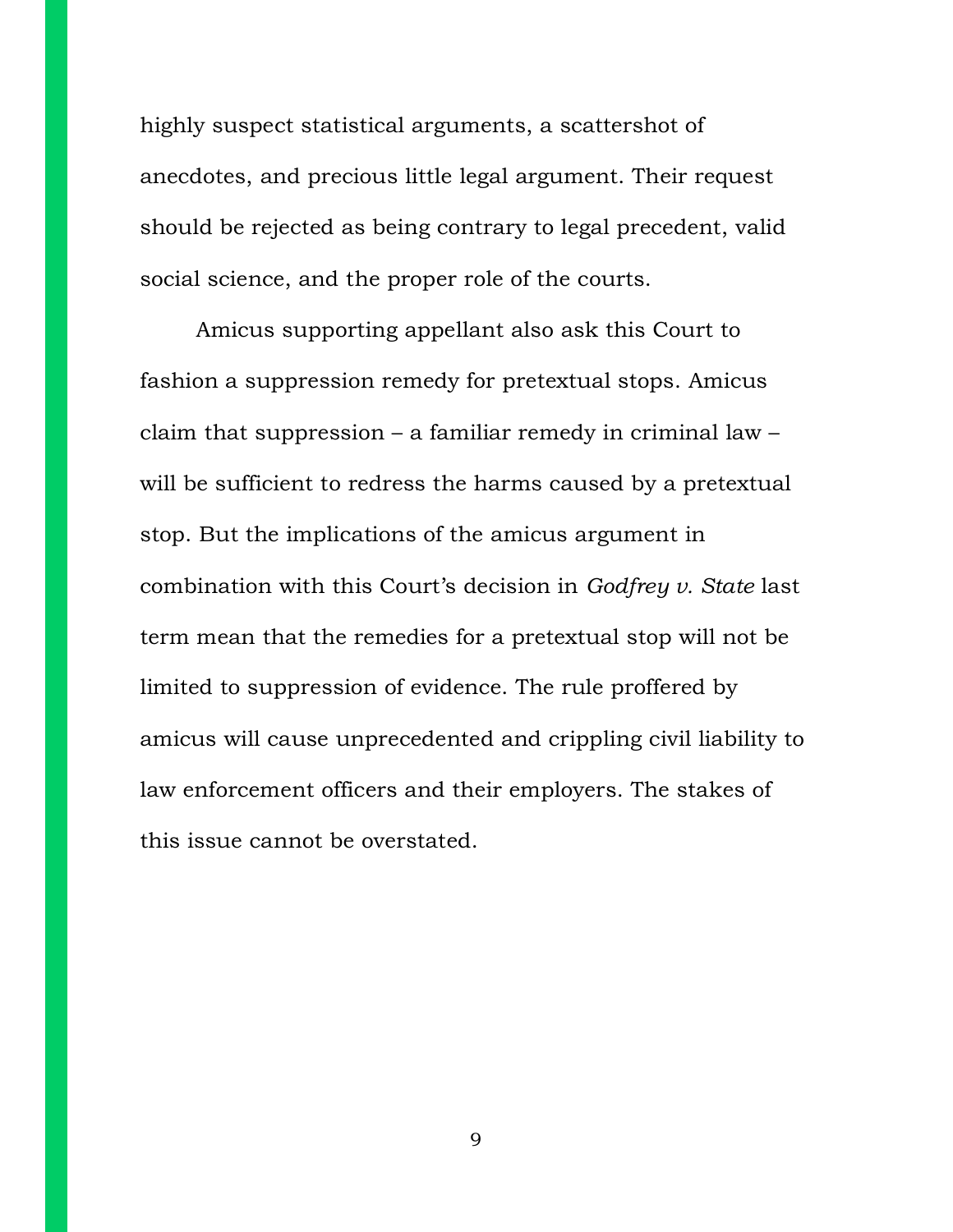#### *Argument*

*I. The study of race and policing demands rigorous social-science methodology to identify valid trends or causative factors. Amicus proffer their own home-brewed statistics based on flawed assumptions and incorrect analytical techniques. Should this Court require more?*

Amicus supporting the appellant (referred to in this brief as the ACLU for the reader's convenience) have presented the Court with traffic-stop data obtained from records requests made to several Iowa law enforcement agencies. They compare the racial breakdown of traffic stops in these jurisdictions to demographic information derived from U.S. Census data.

It is unclear the basis by which the ACLU expects this Court to receive their statistical evidence. It has never been tested in a court proceeding. No expert statistician has supported the analysis with testimony. There has been no cross examination of any expert. The underlying stop data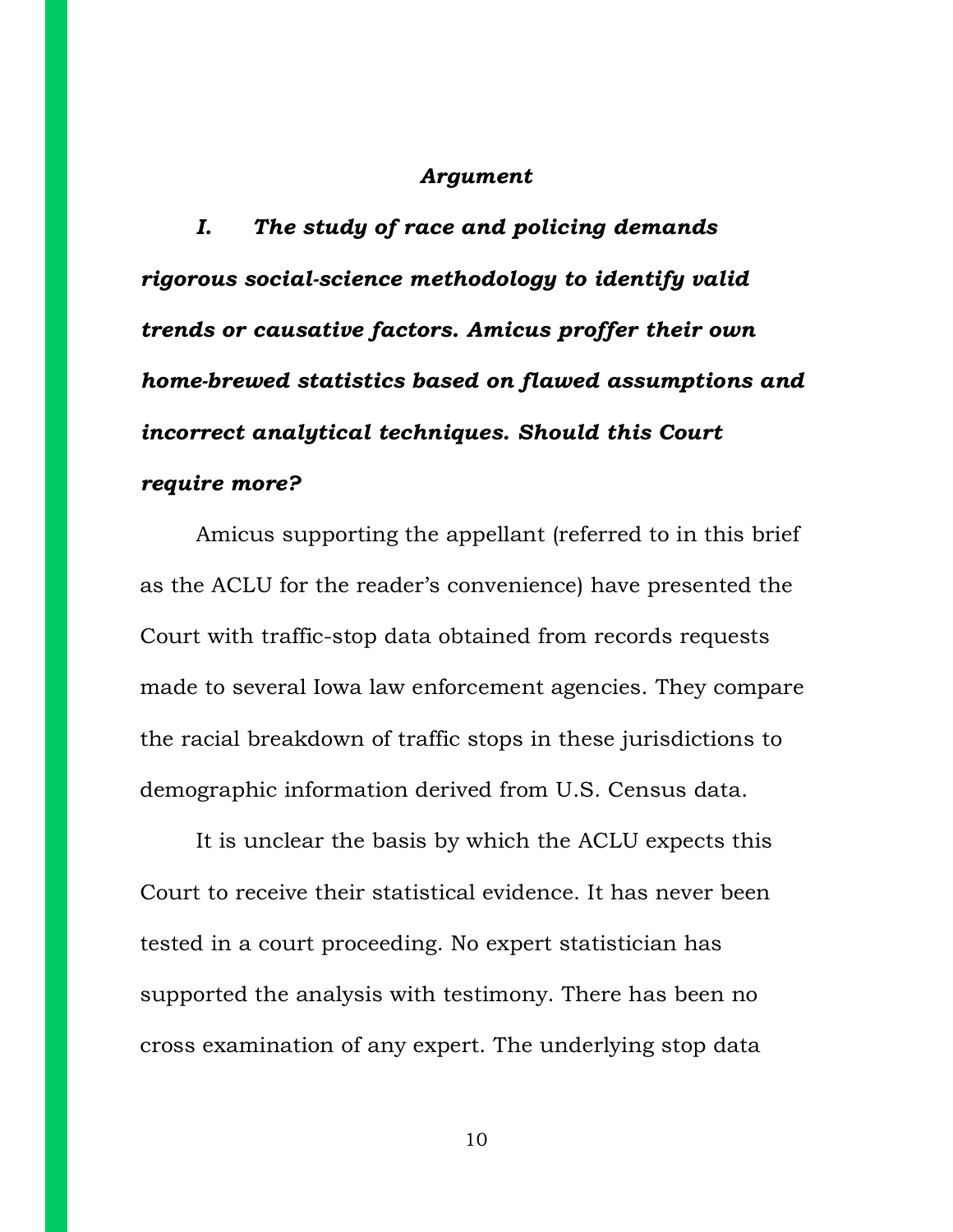itself is not even in the record.<sup>1</sup> In short, there are none of the procedural aspects which promote the truth-finding process through objective determination of the facts.

### *A. Constitutional fact finding by amicus briefs*

There is no doubt that this Court may judicially notice "legislative facts." These - sometimes referred to as "constitutional facts" - are considered when the Court is asked to "craft[] rules of law based on social, economic, political, or scientific facts." *Varnum v. Brien*, 763 N.W.2d 862, 881 (Iowa 2009). Such facts are particularly relevant when evaluating the constitutionality of legislation, such as by evaluating whether a classification in law meets the level of scrutiny appropriate to the classification. *Id*. (considering whether legislative prohibition against same-sex marriage violated state constitutional equal protection clause).

While constitutional facts "may be presented either formally or informally," *Welsh v. Branstad*, 470 N.W.2d 644, 648 (Iowa 1991), this hardly means that anything goes in this

<sup>1</sup> ICAA requested the underlying data from counsel for ACLU of Iowa. Counsel promptly and graciously provided the data to ICAA.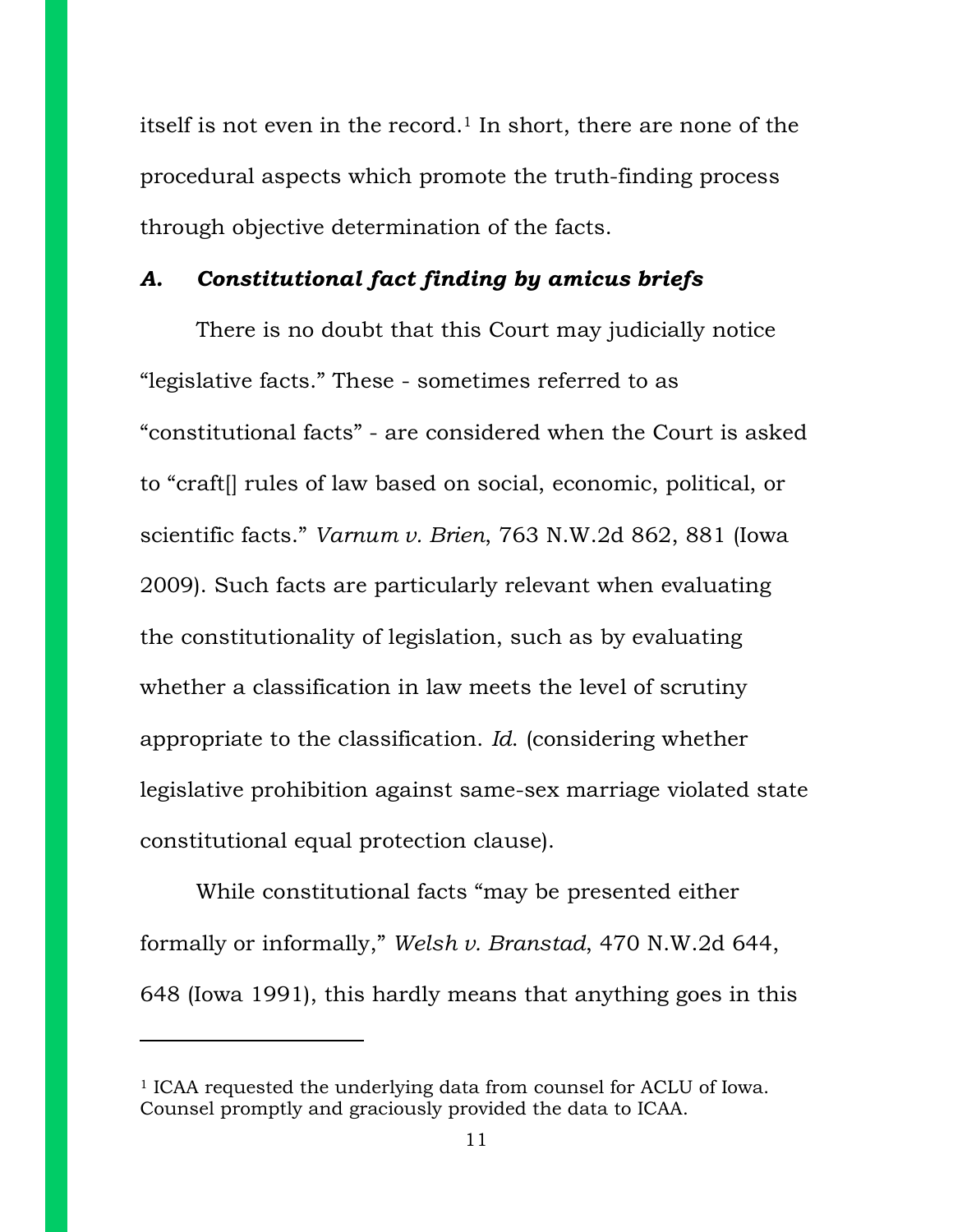process. This Court must "consider the actual truth content of constitutional facts." *Varnum*, 763 N.W.2d at 881. "Such facts are generally disputable, and courts must rely on the most compelling data in order to give needed intellectual legitimacy to the law or rule crafted by the court." *Id.*

The majority view is that amicus briefs may be particularly valuable when presenting a court with legislative or constitutional facts. Allison Orr Larsen, *The Trouble with Amicus Facts*, 100 Va. L. Rev. 1757, 1760-61 (2014) (hereinafter Larsen). But this Court should exercise caution to ensure that the proffered facts represent sound social science methodology and are not overtly partisan to one side. The power represented by amicus briefs indicates their potential danger to proper adjudication.

There is no social science brief more famous than that filed by future U.S. Supreme Court Justice Louis Brandeis in *Mueller v. Oregon*, 208 U.S. 412, 419 (1908). Larsen at 1769- 70. "His brief contained 2 pages of legal argument and 102 pages of evidence about how women needed special protection from the hazards of long work hours." While history (and law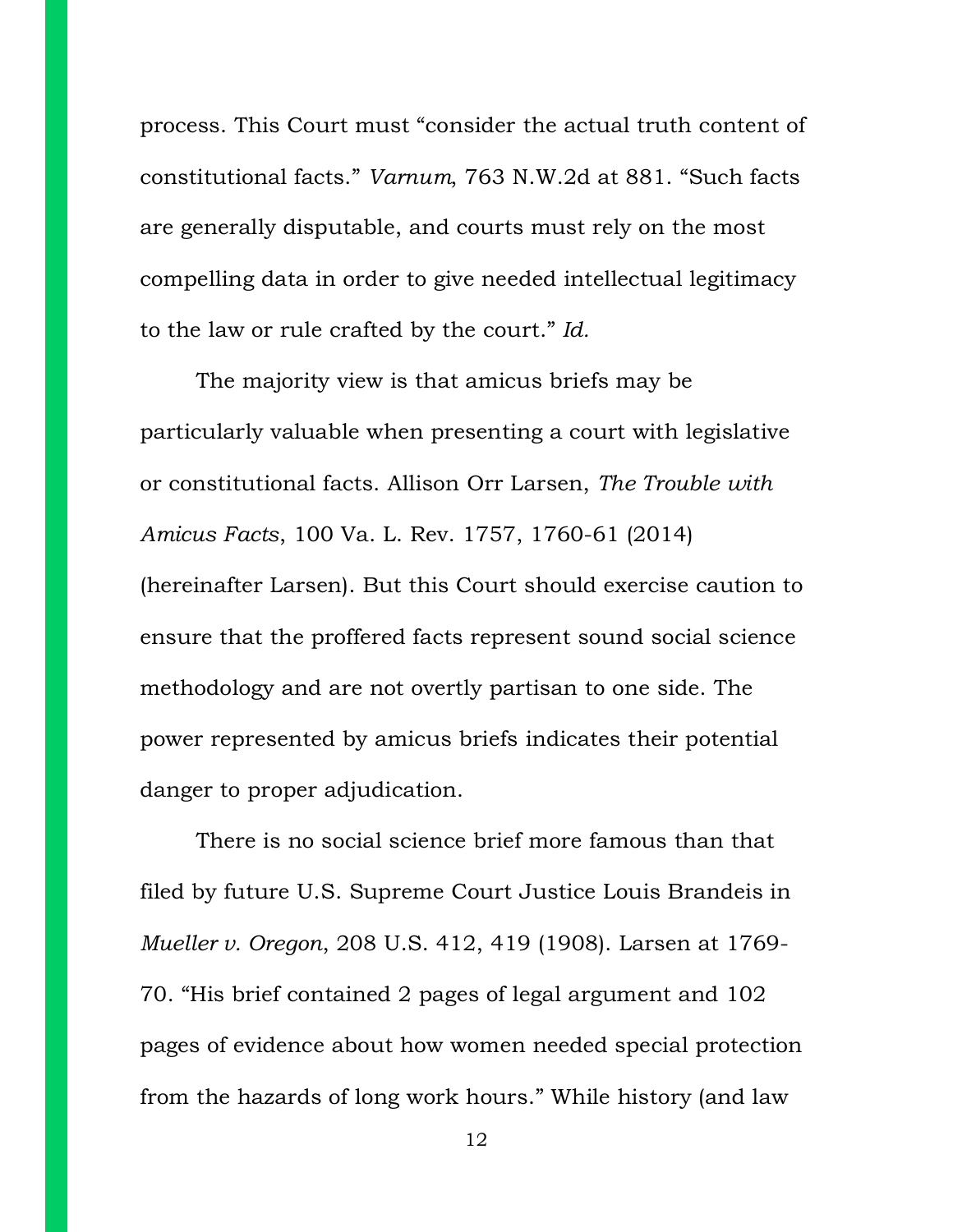students) well remembers this famous "Brandeis brief," less often remembered is the fact that essentially all of his social science evidence was faulty. Michael Rustad & Thomas Koenig, *The Supreme Court and Junk Social Science: Selective Distortion in Amicus Briefs*, 72 N.C. L. Rev. 91, 106 (1993) (hereinafter Rustad & Koenig) ("Brandeis's brief would be assessed harshly as junk social science by today's standards.")

Although history would not be kind to the details of the future justice's brief, it is undeniable that it ushered in a new era of advocacy by amicus organizations. "The Brandeis brief has a significant impact on legal thought and marked a creative shift for the [U.S. Supreme] Court, introducing the use of vivid, factual detail as a way to break out of the formalist categories dominating the analysis." Larsen at 1771. The number of amicus briefs filed in the U.S. Supreme Court has increased 800% in the past 50 years. *Id.* at 1758. In that court's 2012 term 61 of 79 cases had an amicus brief which presented factual studies or data. *Id.* at 1762.

Amicus briefs appear to influence the opinion of the justices. One study "used plagiarism detection software to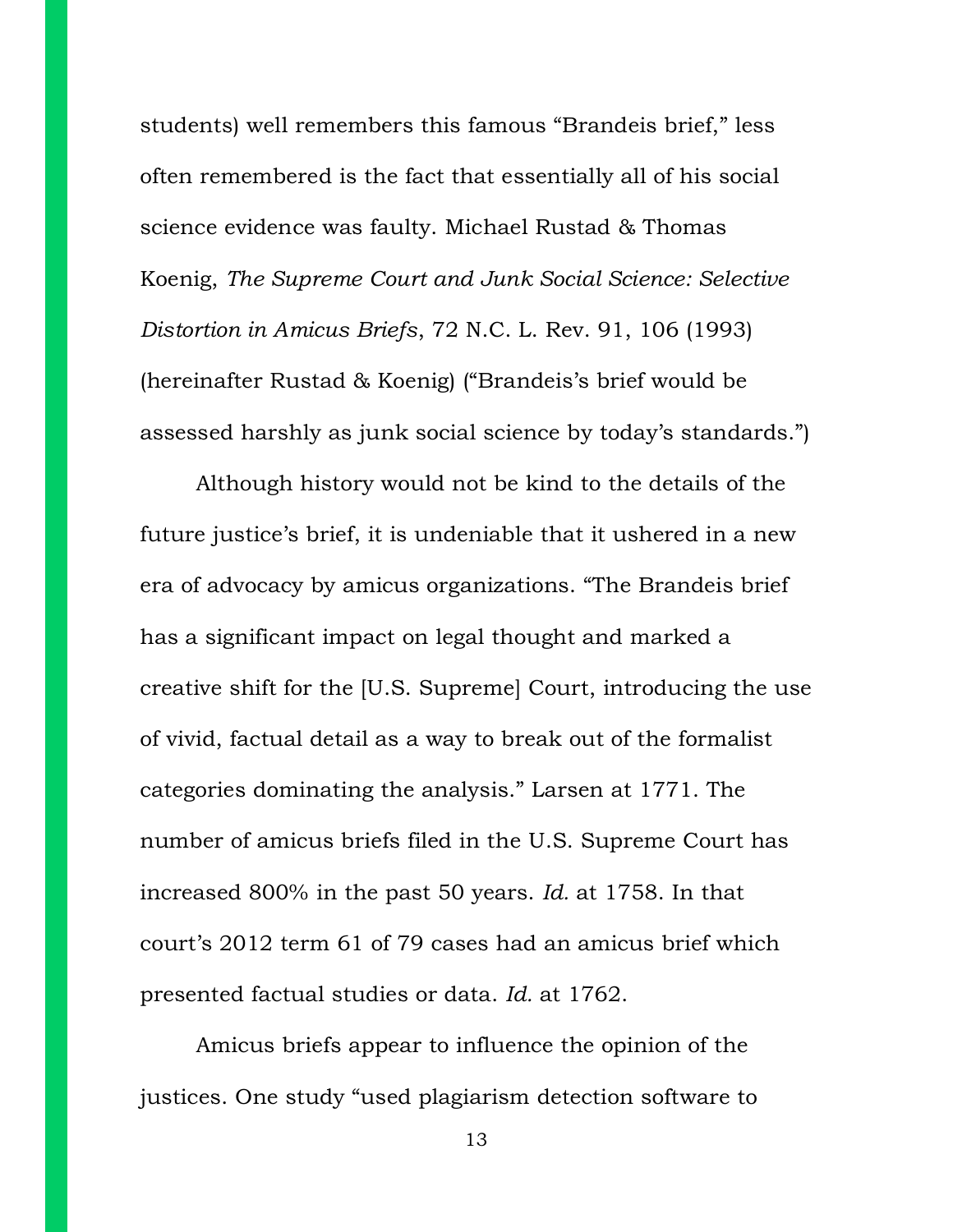assess whether language used in amicus briefs later turned up in majority opinions." *Id.* at 1780 (citing Paul M. Collins, Jr., Pamela C. Corley & Jesse Hamner, *The Influence of Amicus Curiae Briefs on U.S. Supreme Court Opinion Content*, 49(4) Law & Society Rev. 917-944 (2015)). The study found that "the justices systematically incorporate language from amicus briefs into the Court's majority opinions." *Id.* at 1780-81. Professor Larsen reviewed "124 citations to amicus briefs for factual claims" and found "97 of them that were used to answer…outcome-determinative questions." *Id.* at 1782.

The reliance by the U.S. Supreme Court on facts in amicus briefs raises the important question "would this extrarecord evidence hold up on cross-examination had it come in at trial?" *Id.* at 1784. "After digging into amicus briefs that present factual information to the Court, I am convinced the answer to that question in many instances is no." *Id.* Professor Larsen cites numerous examples of amicus briefs citing to statistics or surveys on file with the organization rather than published in a peer-reviewed journal. *Id.* at 1784-88. Similarly, she observes that "amici commonly produce studies designed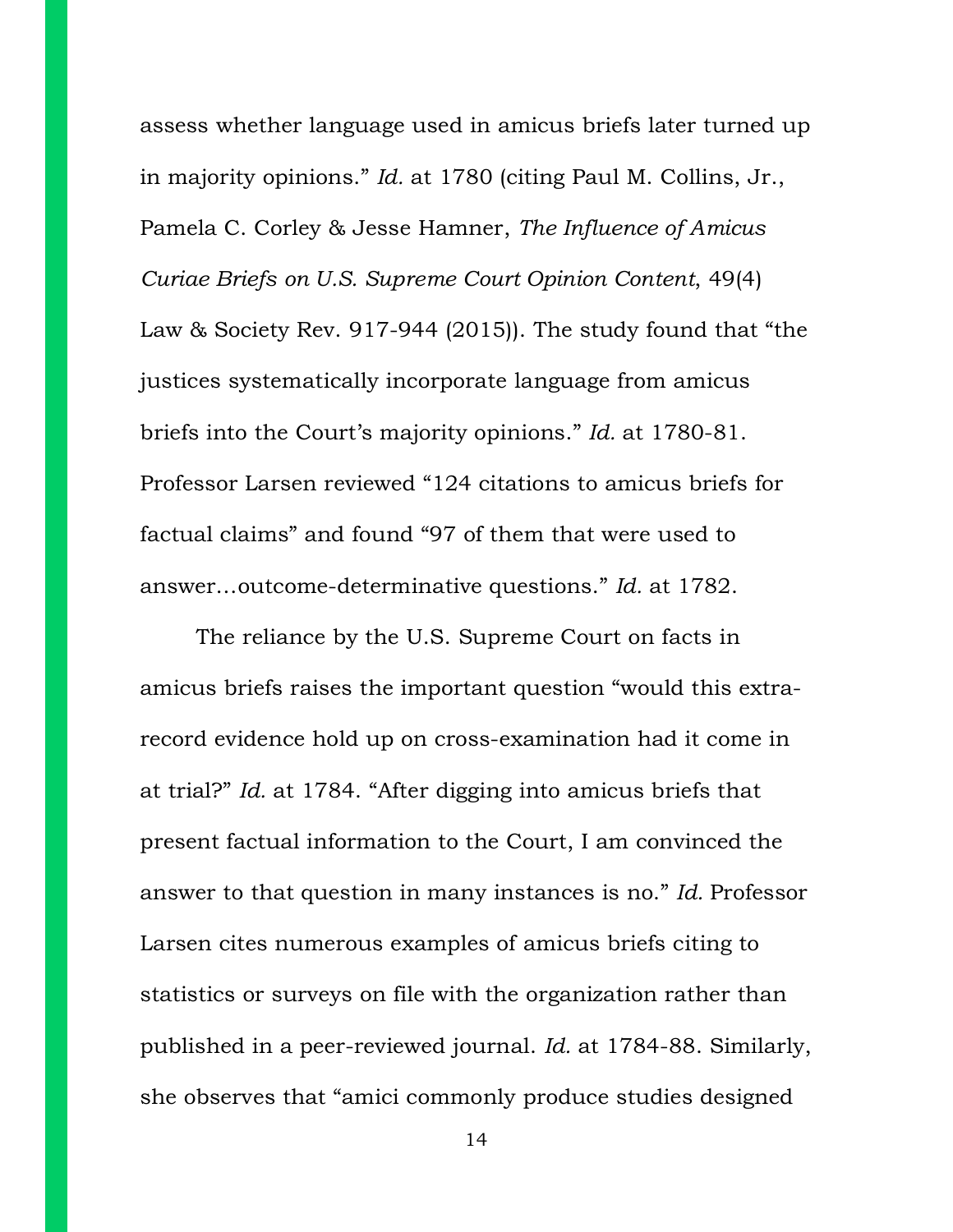for advocacy purposes." *Id.* at 1789 (citing Rustad & Koenig at 121). As an example, professors Rustad and Koenig explored a series of studies which appeared to have been produced for the specific purpose of arguing "that punitive damages awards have 'exploded' in size." Rustad & Koenig at 121. The professors noted "the empirical findings presented to the Justices have the aura of social science but do not follow the scientific truth-seeking norms that regulate valid research." *Id.* at 91.

# *B. The difficulty of establishing a baseline comparison for examinations of police activity*

To understand the unreliability of the ACLU data let us first consider an exercise in statistics with which we are far more familiar. Every election season we are inundated with information about political polling. These polls seek to give us insight as to the state of a political race.

So, how are such polls conducted? It is obviously impractical for the pollster to call every single voter in the jurisdiction. The pollster must make her estimate of the state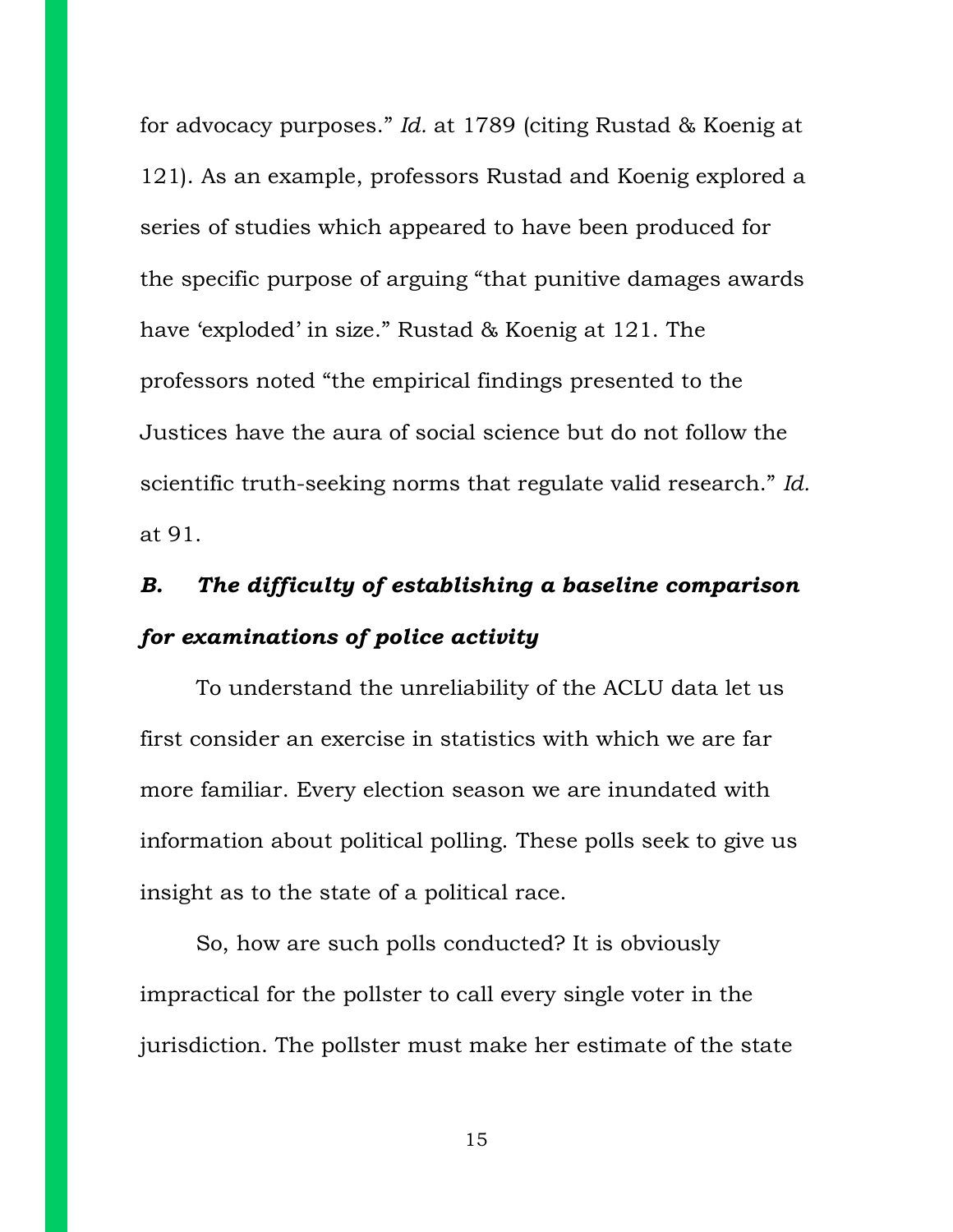of the race by sampling the population of voters. This sample will then be used to estimate how the election stands.

Imagine two polls about an upcoming election. In the first poll the pollster goes to the local mall on a weekday at 4:00 p.m. The pollster asks the first 20 people he encounters in the food court about who they intend to support. The second poll involves calling 600 randomly-selected households of known registered voters. After verifying that the pollster is speaking to someone who intends to vote in the upcoming election the pollster asks the likely voter who he or she intends to support.

One would not need an advanced degree in statistics or political science to recognize that the food court poll is much less rigorous. We would all agree that calling 600 likely voters will produce a result which is more in line with the actual views of the population.

The trouble with the ACLU brief is that collection of traffic stop data is much more like the food court poll. To be sure, the traffic stop data are generated in more than one location, but there is nothing like the randomization in the sample process as there is in our telephonic-poll example.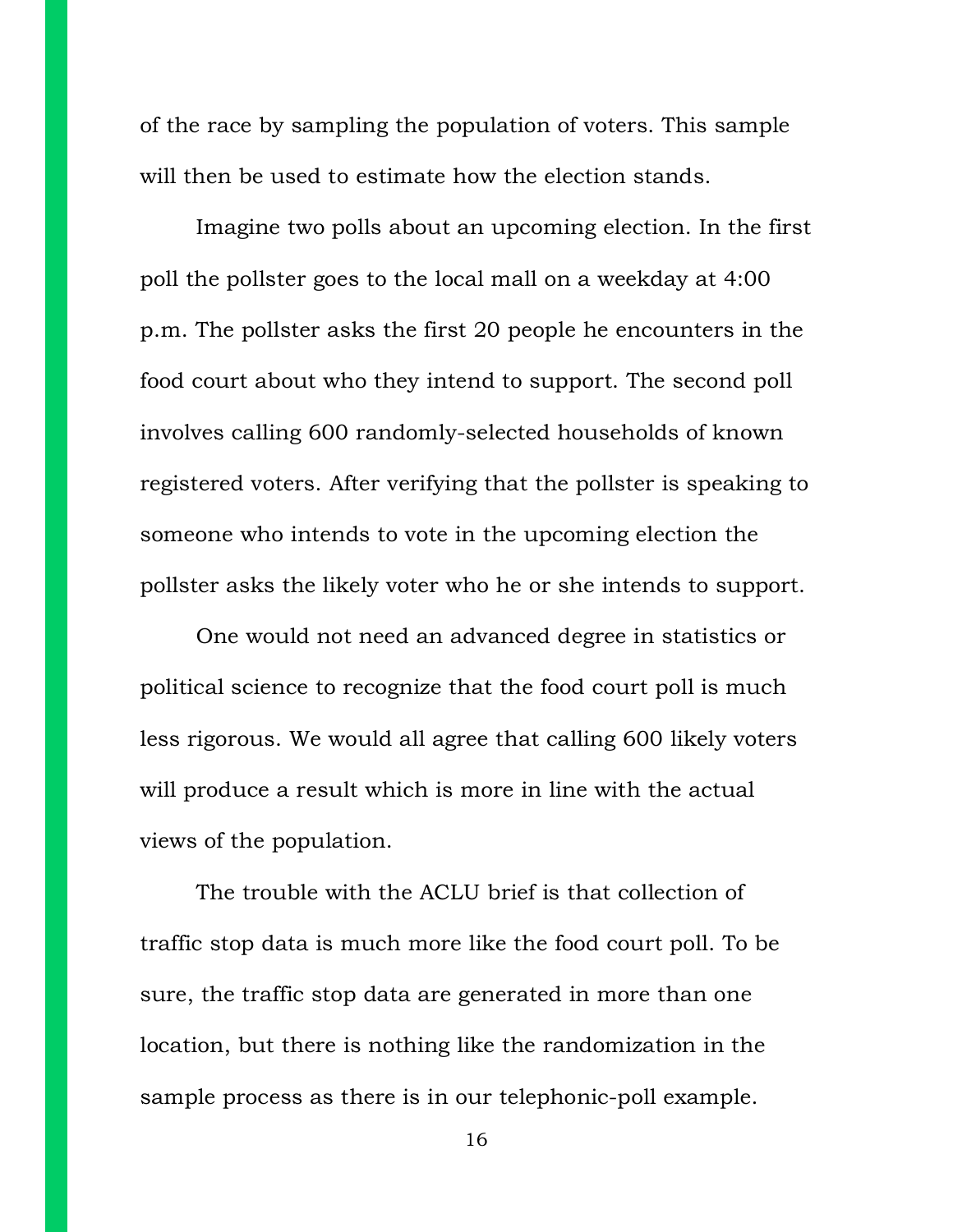Whatever it is that the police are doing they are not randomly pulling cars over. Something has elicited a police response.

But this actually understates the problem with the ACLU brief. Let's go back to our example of the two polls of the upcoming election and assume that the polls have produced the following results:

| Food court poll |             | Telephonic poll |             |
|-----------------|-------------|-----------------|-------------|
| Candidate A     | Candidate B | Candidate A     | Candidate B |
| 11              |             | 330             |             |
| 55%             | 45%         | 55%             | 45%         |

So, in this example both polls have produced the same result. This happenstance does not, of course, undermine our earlier view that going to the food court is an unsound polling technique.

But let's dig deeper. Here is where the methodology behind the ACLU brief would make a second error. The ACLU brief would argue that the telephonic poll is wrong because we already know the race is 50-50. The finding of 55-45 means there is something wrong with our telephonic poll. In other words, the ACLU brief uses census data to judge racial bias in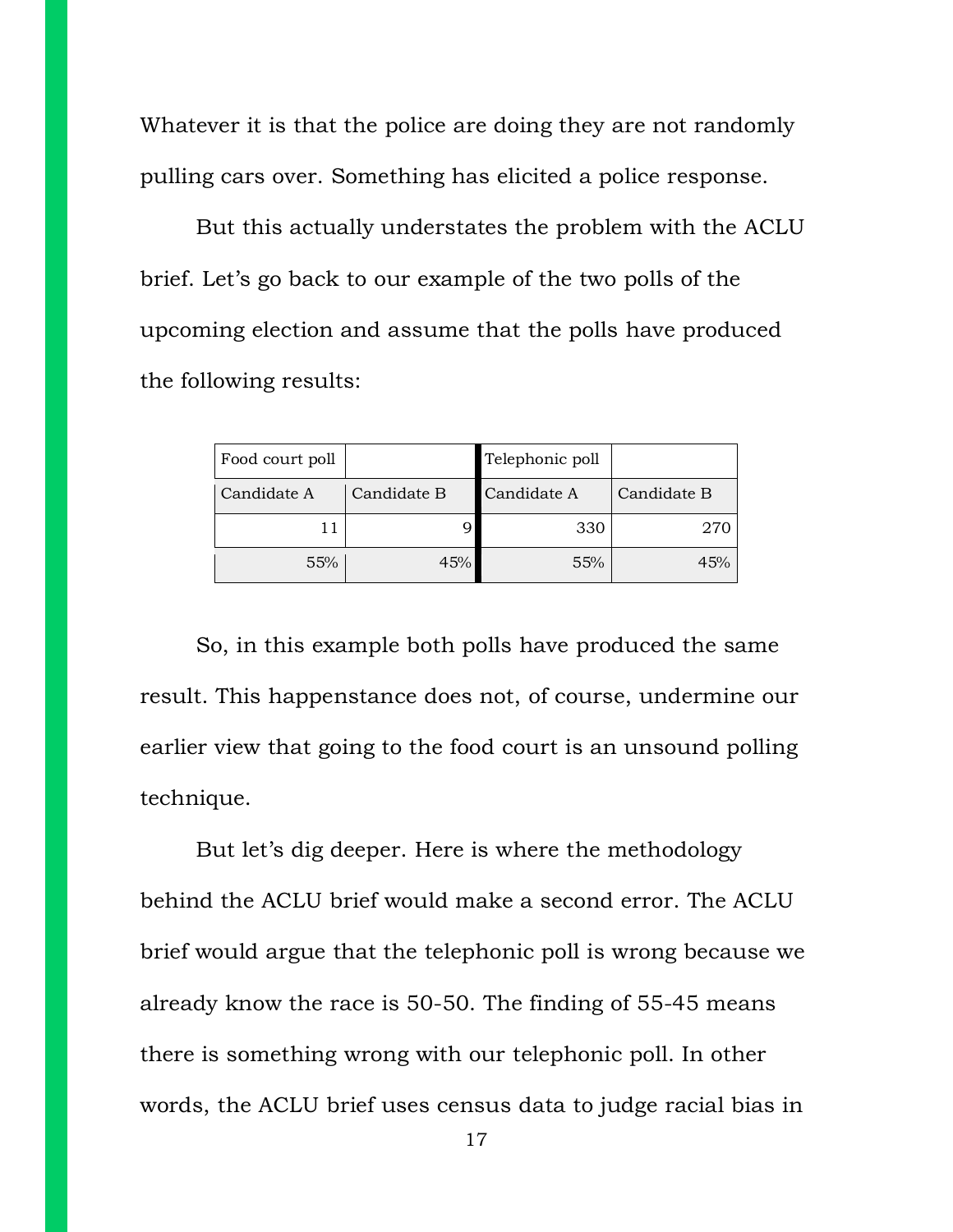the sampling technique without first addressing whether the census data are a valid comparison. What is the evidence that census data reflect the demographics of persons operating motor vehicles? Or those who commit traffic violations? Or that the characteristics of motorists are the same at all places and at all times?

The difficulties in assessing whether traffic stops are racially biased have attracted significant academic attention. The research strongly supports not using raw census data for benchmarking police activity. "Census estimates provide only the racial distribution of residents and not how these numbers vary by time of day, business attractors such as shopping centers, daily traffic patterns involving commuters, etc." Greg Ridgeway and John MacDonald, *Methods for Assessing Racially Biased Policing*, 4 (2010) (hereinafter RAND study).<sup>2</sup> "Communing patterns, for example, can easily exaggerate the racial disparities in traffic stops." *Id.*

<sup>&</sup>lt;sup>2</sup> This paper appeared as Chapter 7 in S. Rice and M. White (eds.), 2010, *Race, Ethnicity, and Policing: New and Essential Readings* (NYU Press) pp. 180-204.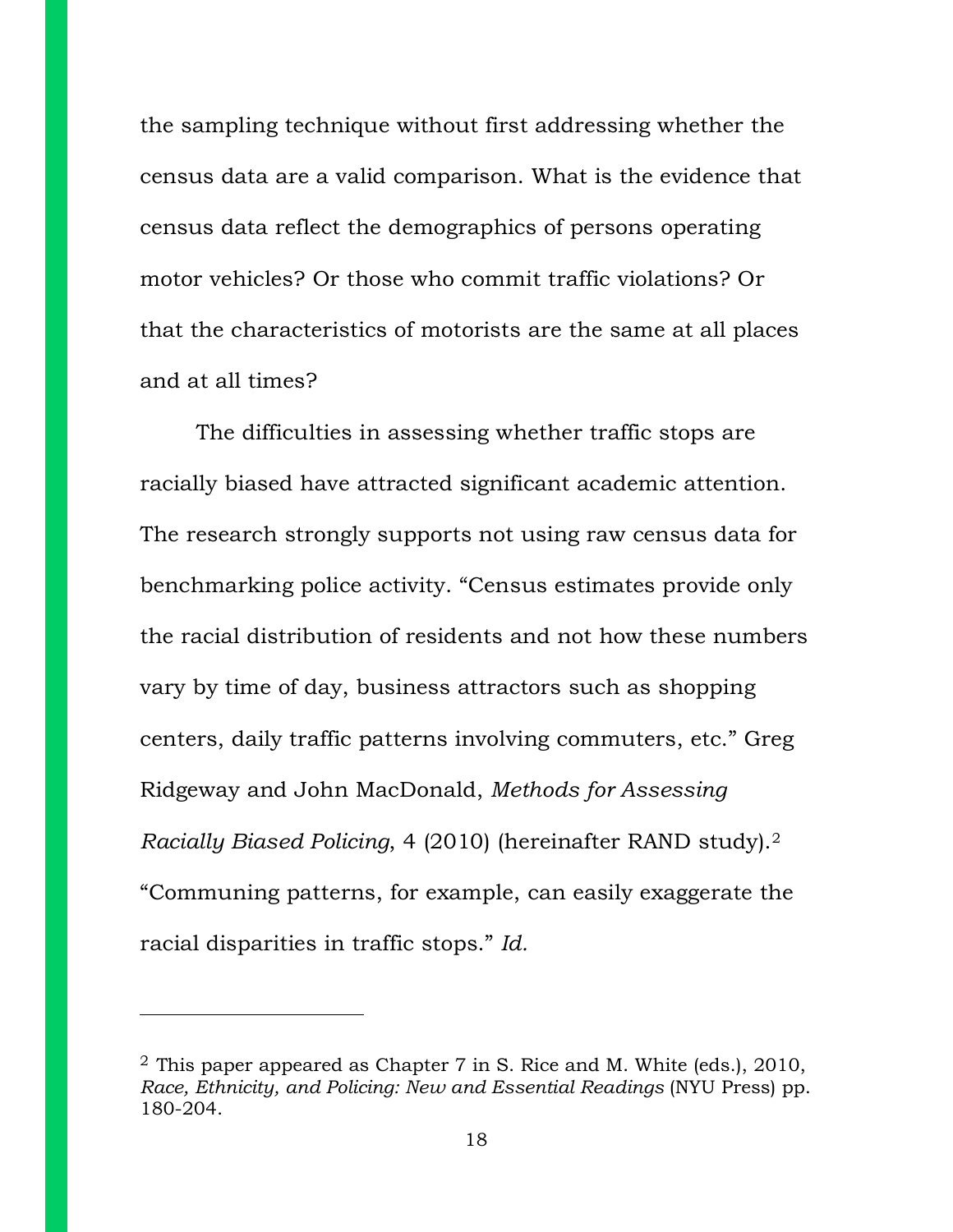The RAND study collects literature describing academic efforts to overcome the weaknesses in using census data. For example, one study "used data on the location of traffic accidents and the race of the not at-fault drivers to estimate the race distribution of the at-risk population." *Id.* at 5 (citing Alpert, G. P., Smith, M. R., and Dunham, R. G. (2003), "*Toward a Better Benchmark: Assessing the Utility of Not-at-Fault Traffic Crash Data in Racial Profiling Research*," in Confronting Racial Profiling in the 21st Century: Implications for Racial Justice, Boston.) Another study compared traffic stops initiated by aerial patrols to ground traffic officers. *Id.* at 6 (citing McConnell, E. H., and Scheidegger, A. R. (2001), "*Race and Speeding Citations: Comparing Speeding Citations Issued by Air Traffic Officers With Those Issued by Ground Traffic Officers*," paper presented at the annual meeting of the Academy of Criminal Justice Sciences, Washington, DC, April 4–8.)

Accurate data of the racial distribution of drivers are essential to the study of this issue. "Given that the police are not likely to stop people at random, comparisons of racial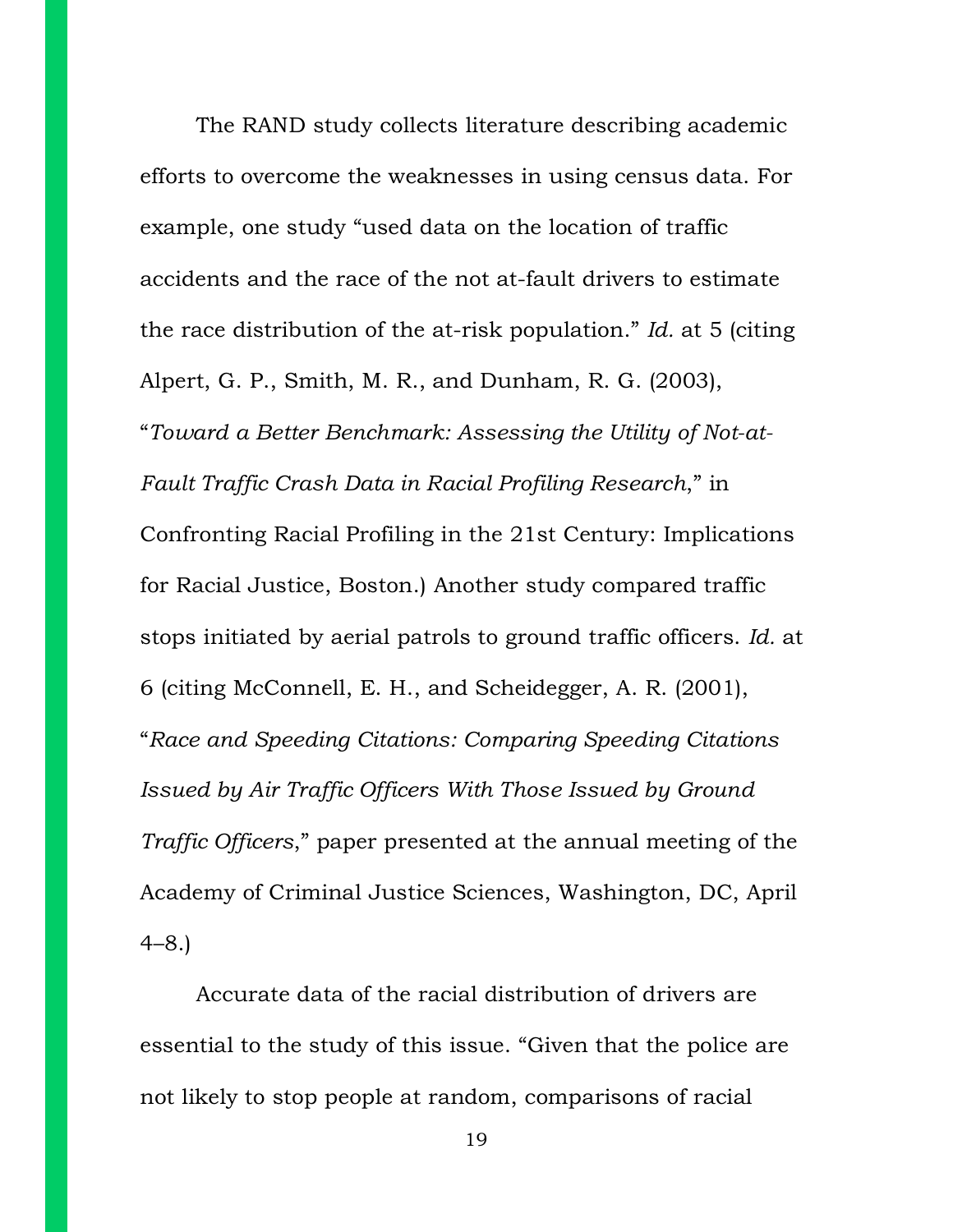distribution of stops to the residential population or the driving population on the roadways tells one very little about the race neutrality of the police." *Id.* The RAND study identifies several promising approaches to studying the presence or absence of police racial bias. Among these are studies which take advantage of the change from daylight-savings time. *Id.* at 11-12.

The time-change studies control for driving-pattern differences in the area where the stops take place. By studying traffic-stop data before and after daylight savings time ends the researchers can compare police behavior when the race of the driver is more observable to when it is less observable. In one study conducted in Oakland, California researchers found that during daylight hours 55% of stops involved black drivers. During darkness 58% of the stops involved black drivers. This is "a slight difference and, if anything, runs counter to the racial profiling hypothesis." *Id.* at 13 (citing Grogger, J., & Ridgeway, G. (2006). *Testing for racial profiling in traffic stops from behind a veil of darkness*. Journal of the American Statistical Association, 101, 878-887.) A three-year study of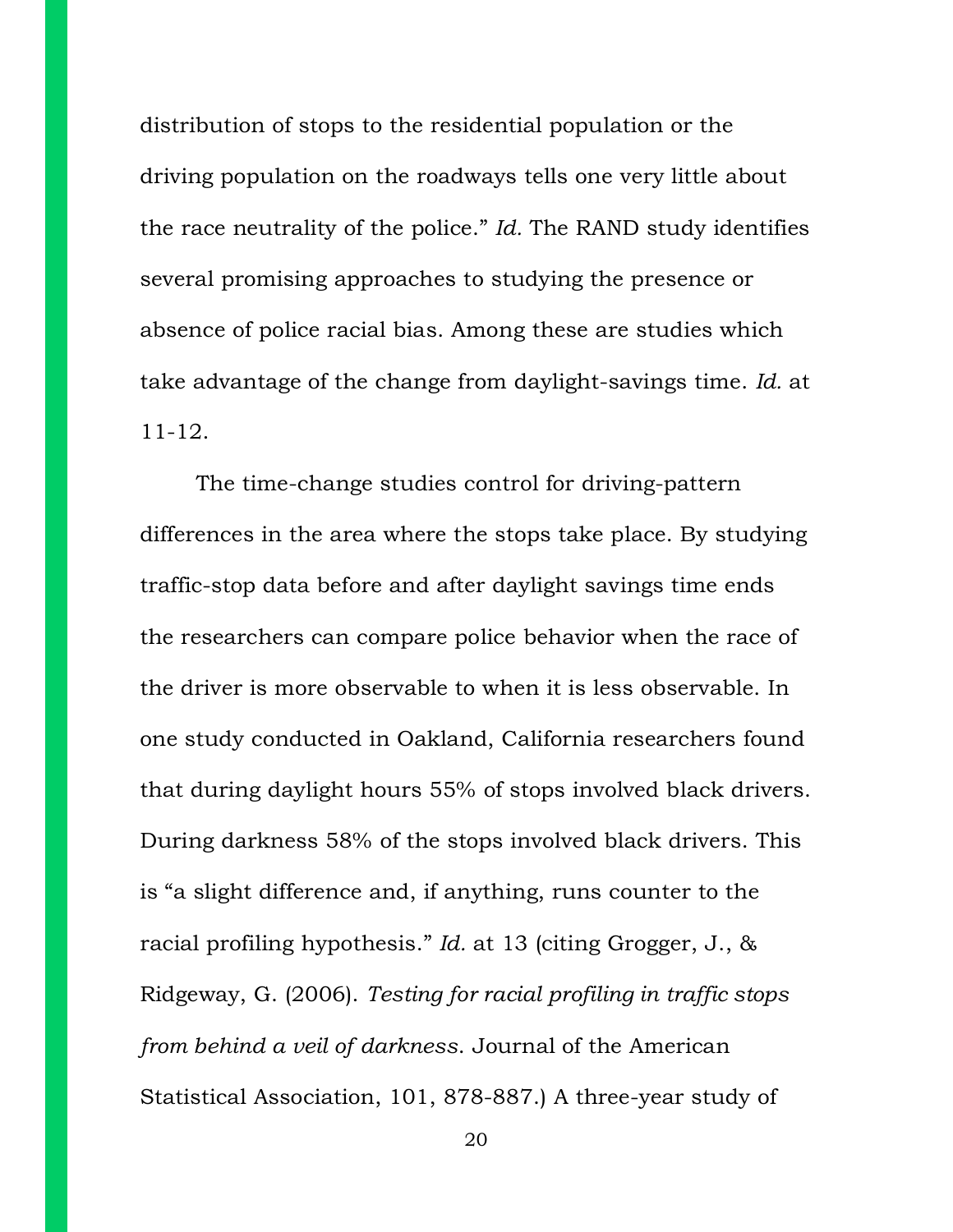traffic stops in Cincinnati, Ohio produced the same result: no statistical evidence of racial bias in traffic stops. *Id.* at 14 (citing Schell, Terry L., Greg Ridgeway, Travis L. Dixon, Susan Turner, K. Jack Riley (2007). *Police-Community Relations in Cincinnati: Year Three Evaluation Report.* RAND TR-535-CC.)

#### *C. Faulty data in the ACLU brief*

Now that we understand the potential for mischief in using raw census data let's turn to the analysis in the ACLU brief. The brief presents data from five jurisdictions: Iowa City Police Department, Linn County Sheriff's Office, Scott County Sheriff's Office, Black Hawk County Sheriff's Office, and the Waterloo Police Department. For Iowa City the brief references a study and summarizes its findings in one paragraph. We will return to the Iowa City findings in a moment.

For the remaining jurisdictions a simple comparison is presented: the ratio of the percentage of drivers stopped to the census percentage of the population. From these numbers there is a "disparity" calculation. The brief defines this term as "calculated by dividing the share of stops by the percentage of the population. A disparity value of less than one indicates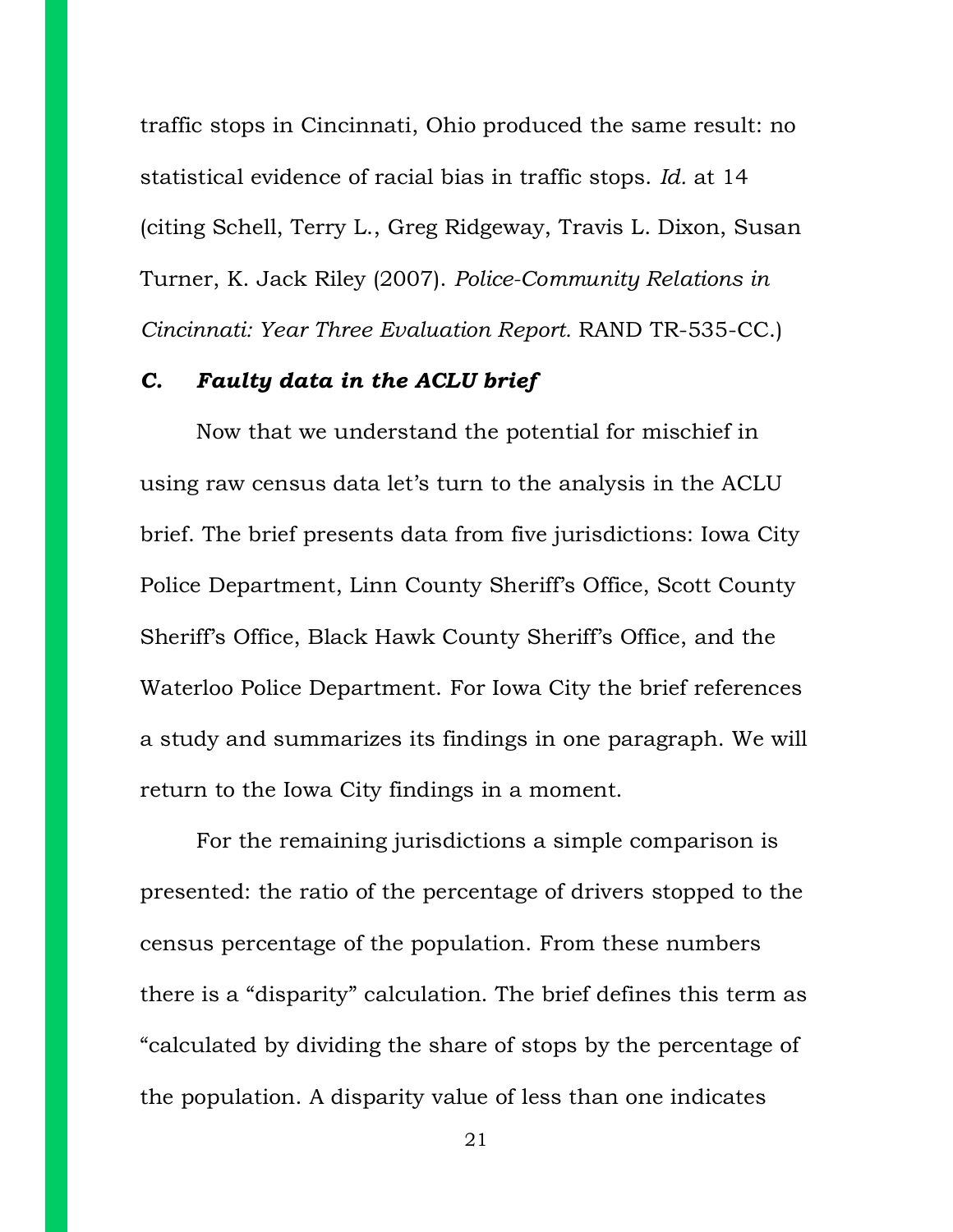underrepresentation; a disparity value of one indicates no disparity; and a disparity value greater than one indicates overrepresentation."

Here is what the brief provides for the Linn County Sheriff's Office:

| Linn County Sheriff's Office Traffic Stop Data |                                       |       |                        |         |                 |  |
|------------------------------------------------|---------------------------------------|-------|------------------------|---------|-----------------|--|
|                                                | January 1, 2015 to September 30, 2017 |       |                        |         |                 |  |
| <b>Share</b><br>Percent                        |                                       |       | <b>Disposition</b>     |         |                 |  |
| Race                                           | <b>Stops</b>                          | Pop.  | Disparity <sup>6</sup> | Warning | <b>Citation</b> |  |
| White <sup>7</sup>                             | 91.1%                                 | 87.8% | 1.04                   | 55.5%   | 44.5%           |  |
| <b>Black</b>                                   | 6.4                                   | 4.9   | 1.31                   | 44.3    | 55.7            |  |
| Asian/Pacific                                  |                                       |       |                        |         |                 |  |
| Islander                                       | 0.6                                   | 2.7   | .22                    | 48.5    | 51.5            |  |
| Unknown                                        | 1.8                                   | n/a   | n/a                    | 43.2    | 56.8            |  |

ACLU Brief, 18.

Note that the comparison is being made between the percentage of traffic stops of whites (91.1%) and blacks (6.4%). Anyone who has suffered through undergraduate statistics should recognize a problem: we are comparing one number to another number which is 15 times larger. This means that the unavoidable variation in the sampling method will not affect the results equally. As an illustration, suppose that the stop percentages were just one percentage point lower for both groups: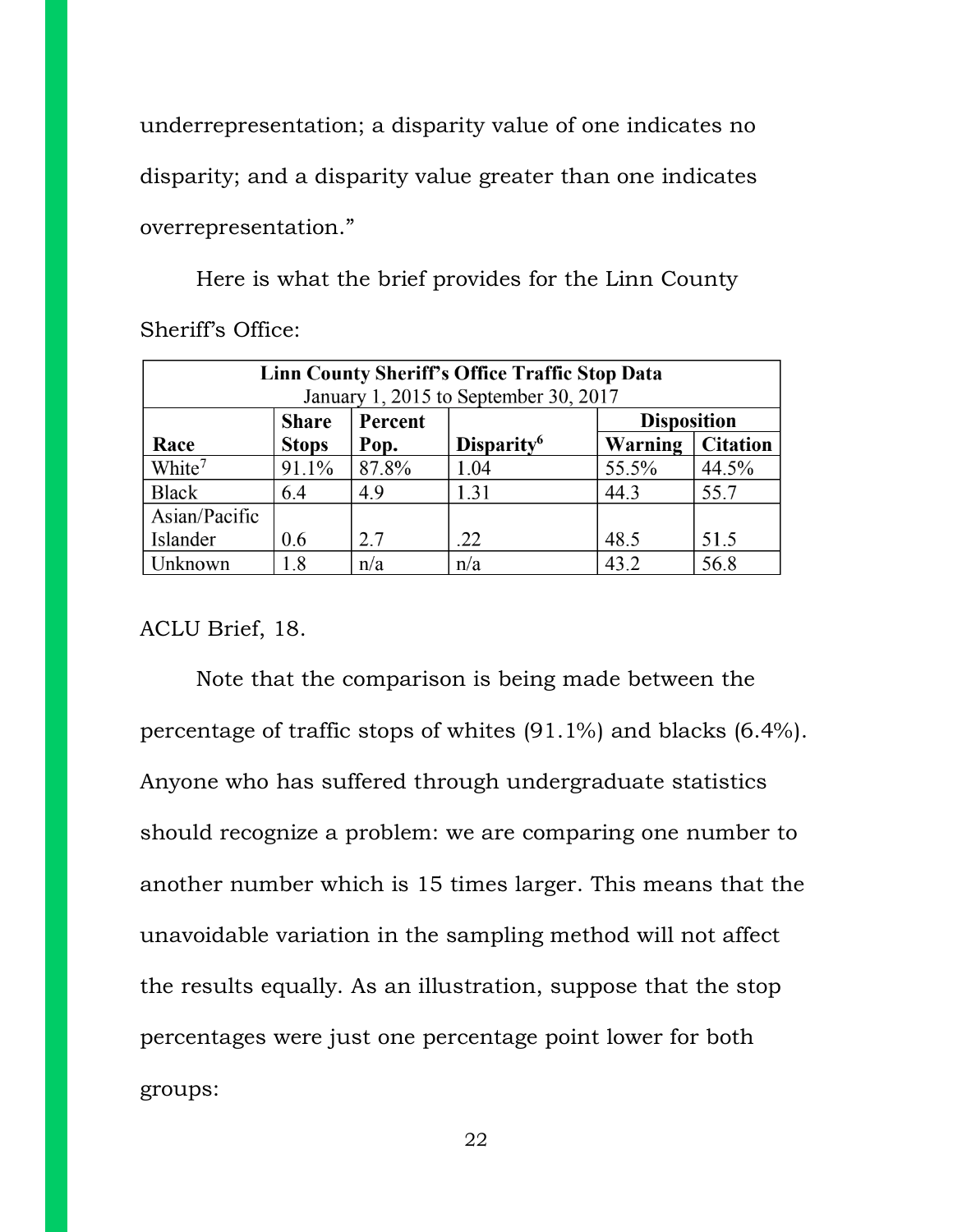|          | Race         | <b>Stops</b> | Population | <b>Disparity</b> |
|----------|--------------|--------------|------------|------------------|
| Original | White        | 91.10%       | 87.80%     | 1.04             |
| Original | <b>Black</b> | 6.40%        | 4.90%      | 1.31             |
| $-1.00$  | White        | 90.10%       | 87.80%     | 1.03             |
| $-1.00$  | <b>Black</b> | 5.40%        | 4.90%      | 1.10             |

A one percentage point reduction results in the disparity for blacks dropping from 1.31 to 1.10 and the disparity for whites from 1.04 to 1.03. The result will be similar if the percentage of black motorists is just slightly higher. Imagine the census data underestimate black motorists by one percentage point:

|          | Race         | <b>Stops</b> | Population | <b>Disparity</b> |
|----------|--------------|--------------|------------|------------------|
| Original | White        | 91.10%       | 87.80%     | 1.04             |
| Original | <b>Black</b> | 6.40%        | 4.90%      | 1.31             |
| Original | White        | 91.1%        | 87.80%     | 1.04             |
| $+1.00$  | <b>Black</b> | 6.40%        | 5.90%      | 1.08             |

The result from such a small difference is that the disparity plummets even further: from 1.31 to 1.08 (and is only 0.04 higher than the white disparity figure).

How likely is it that the ACLU data are unrepresentative of actual conditions? The Scott County traffic stop data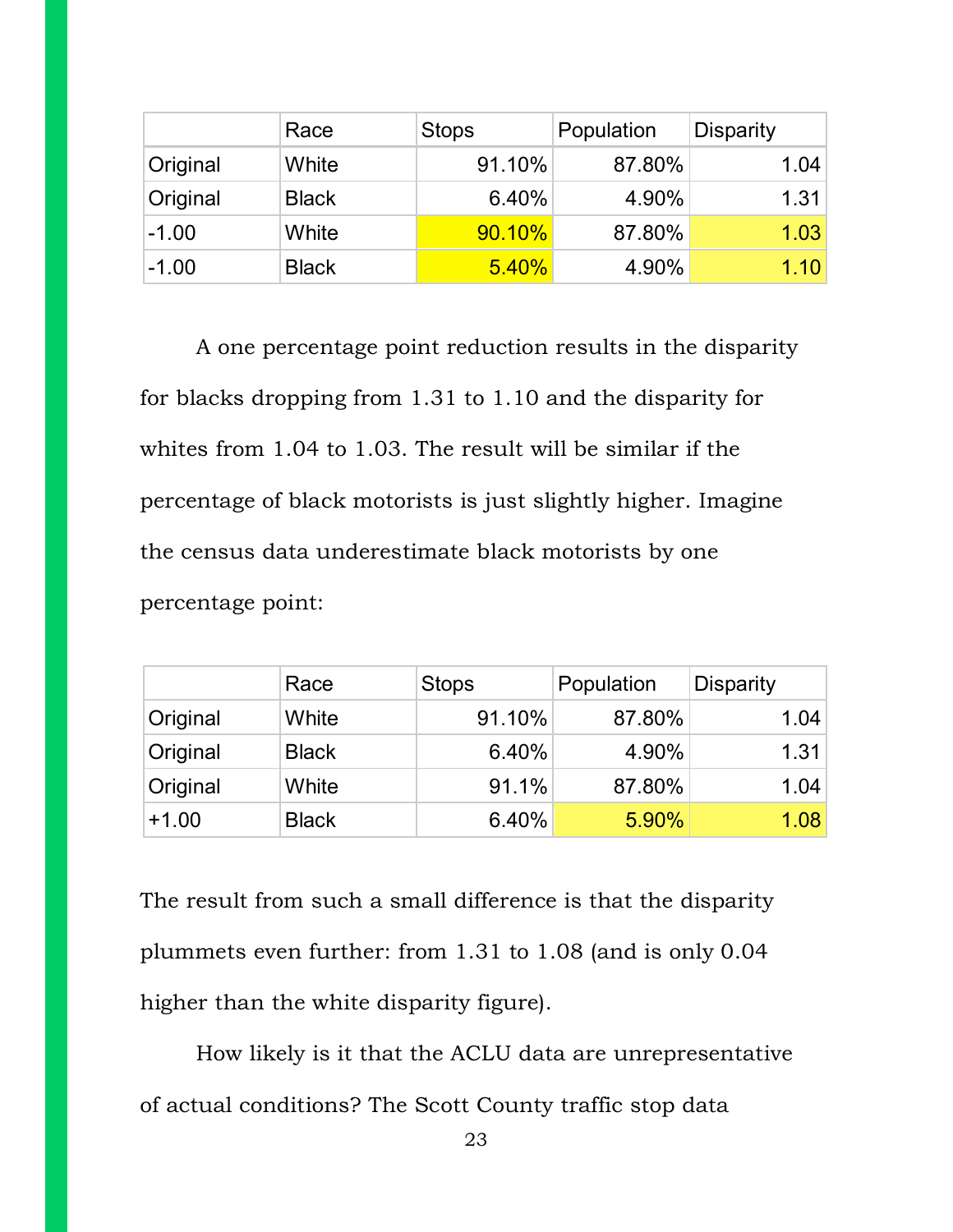reflects 3,491 traffic stops for 2015-17. Only 2,562 involve a driver who carried an Iowa driver's license. In other words, a data set which contains 27% non-Iowa drivers is being compared to the census data of Scott County. The remaining data sets contain no information about the driver's state of licensure (let alone an indication that the person lives in that city or county).

It is also not clear that the ACLU census data for Linn County3 are even correct. The U.S. Census American

<sup>3</sup> The brief states that blacks are 4.9% of the population of Linn County after subtracting the population of Cedar Rapids however the data chart presented in the brief does not seem to actually have this "correction." The Cedar Rapids ACS data show that the vast majority of the black population of Linn County (10,816 out of 13,561) live within the city limits of Cedar Rapids. The population figures are quoted for the category "race alone or in combination with one or more other races." Census data are available for numerous racial subclassifications and for persons who identify as more than one race. It is unlikely that a police officer at roadside will record race data at this level of detail. This brief uses the more broadly-defined racial classifications in census data.

[https://factfinder.census.gov/bkmk/table/1.0/en/ACS/16\\_5YR/DP05/1600000US19](https://factfinder.census.gov/bkmk/table/1.0/en/ACS/16_5YR/DP05/1600000US19) 12000 (last visited 12/15/2017).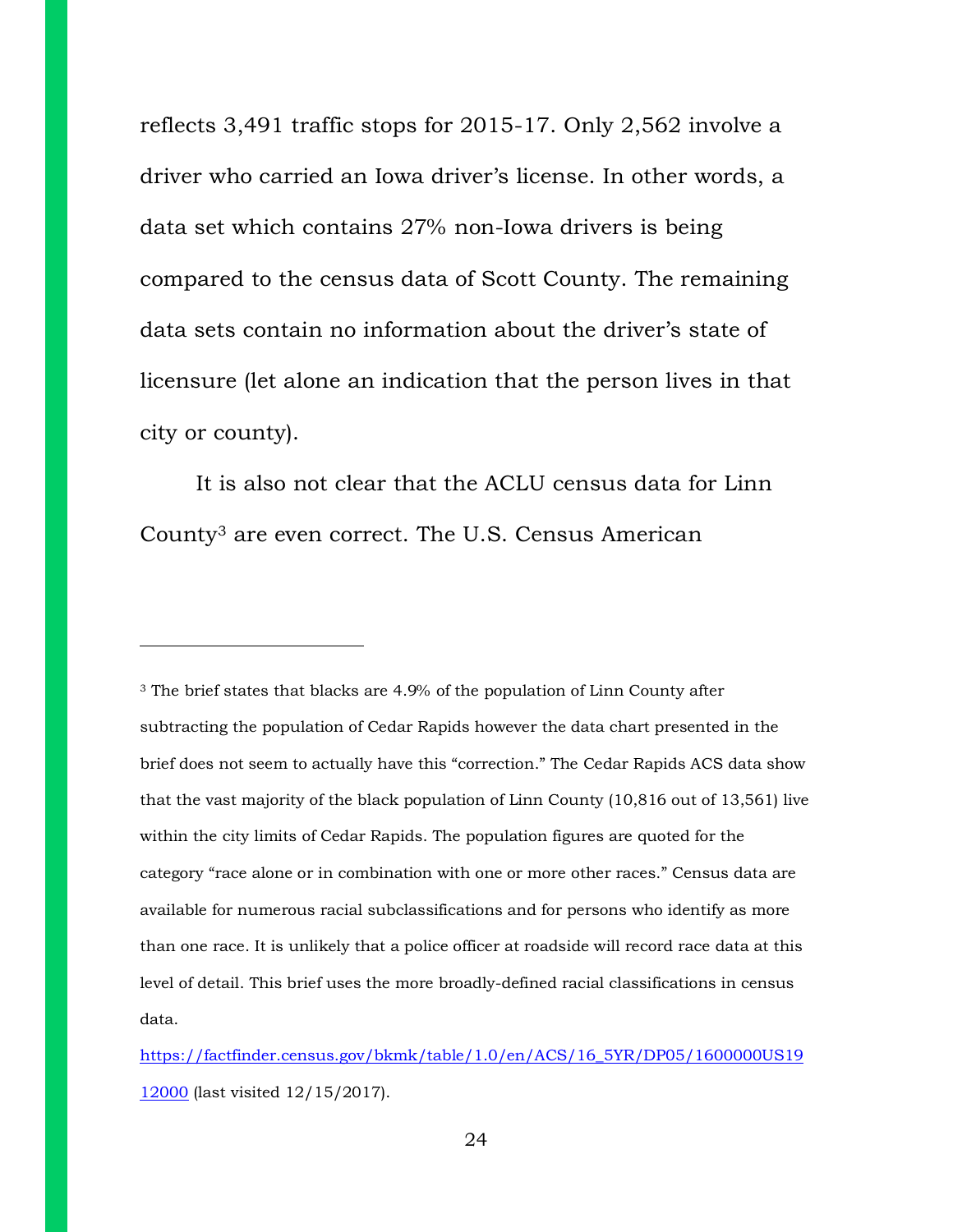Community Survey data4 for Linn County for 2016 shows that the total white population is 200,423. This is 91.9% of the county population. The total of the black population is 13,561, or 6.2%. The margin of error for the black population estimate is  $+/- 0.02\%$  points. Thus, the Linn County SO traffic stop data (blacks are 6.4% of traffic stops) are within the margin of error for the estimated black population of the county. *In other words, there is no statistically-significant disparity in that county.*

The census data used by the ACLU for Linn County Sheriff's Office, Scott County Sheriff's Office, Black Hawk County Sheriff's Office, and the Waterloo Police Department are highly suspect. For each sheriff's office the brief argues that the population of the largest city within each jurisdiction should be eliminated on the apparent belief that deputies never go inside city limits. The Linn and Scott County data do

[https://factfinder.census.gov/bkmk/table/1.0/en/ACS/16\\_5YR/DP05/0500000US19](https://factfinder.census.gov/bkmk/table/1.0/en/ACS/16_5YR/DP05/0500000US19) 113 (last visited 12/15/2017).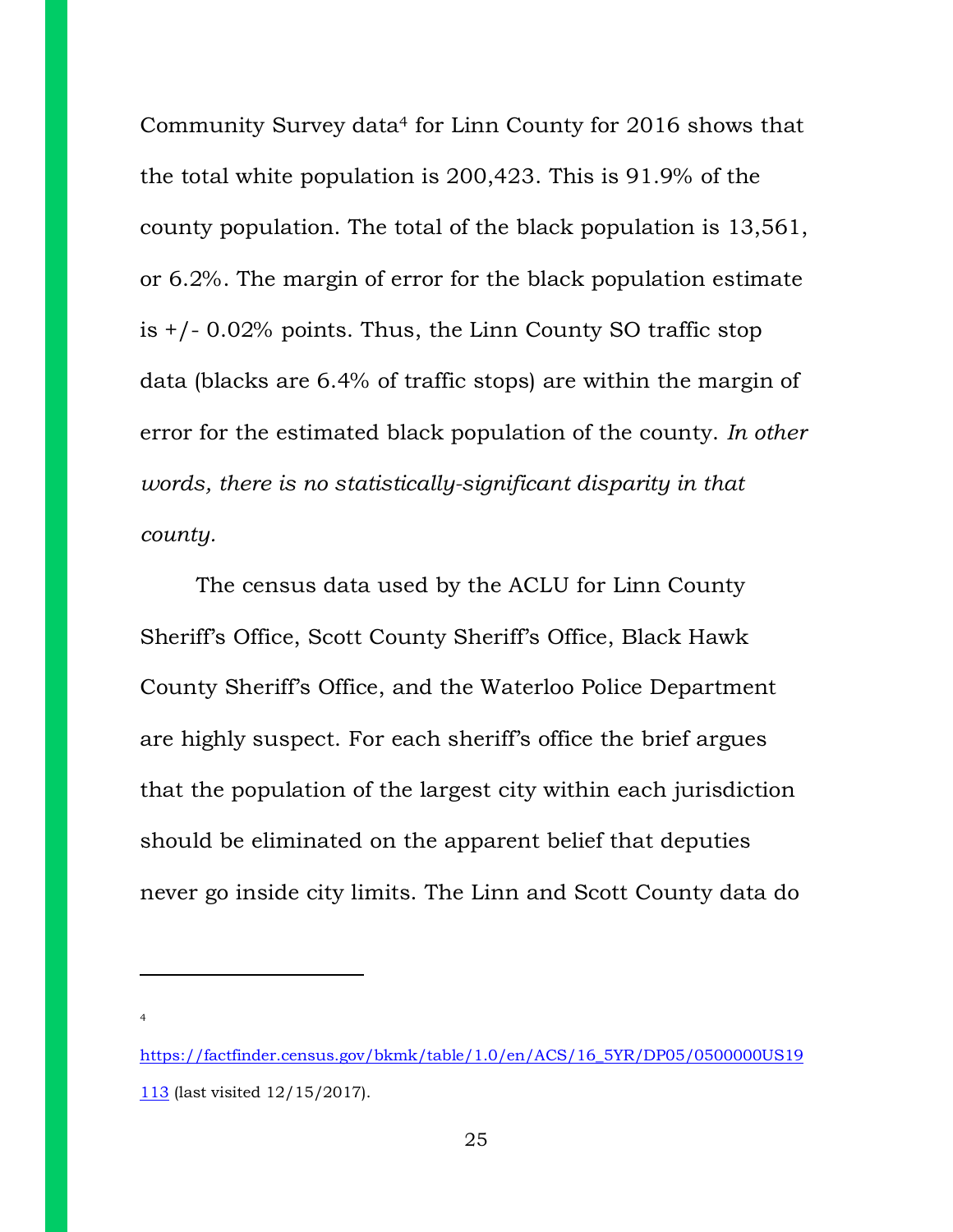not include location information<sup>5</sup> on the traffic stops. The Black Hawk county data contain a summary description such as "W 4TH ST/WASHINGTON ST." A casual survey of the location information reveals numerous locations where Black Hawk County deputies made traffic stops within the city limits of Waterloo. It should be also noted that the proposed "corrections" to the data sets serve only to exacerbate any apparent disparities. There is no benefit of the doubt being given to these law enforcement agencies.

Professor Larsen posed the question "would this extrarecord evidence hold up on cross-examination had it come in at trial?" Larsen at 1784. For Linn County Sheriff's Office, Scott County Sheriff's Office, Black Hawk County Sheriff's Office, and the Waterloo Police Department the answer should be an emphatic "no." There is simply no reliable basis for the comparison proffered in the ACLU brief.

<sup>5</sup> None of the public records requests made to these law enforcement agencies specifically requested information on the location of the traffic stop or the residence of the motorist.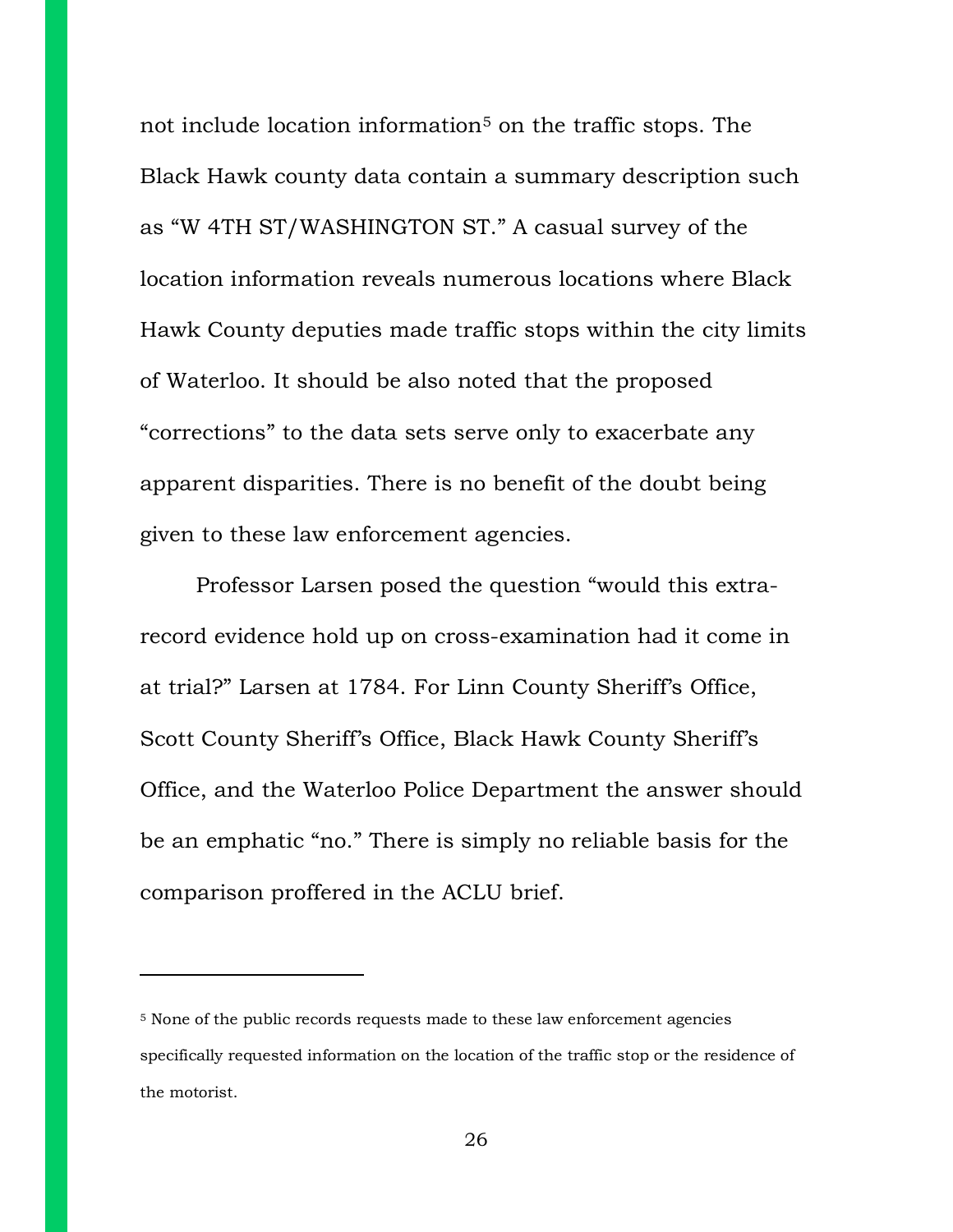## *D. The most current Iowa City data do not support the ACLU's claims*

Let's return to the Iowa City data. The ACLU cites to a study<sup>6</sup> conducted by Professor Chris Barnum of St. Ambrose University. The study evaluated traffic stop data for two separate three-year periods. Pointedly, the study did not rely simply on census or department of transportation data for the baseline comparison. "These techniques are often ineffective for various reasons, including differences between races in the amount of time spent driving (driving quantity), racial differences in offending rates and thus police attention (driving quality), and the racial composition of neighboring communities whose citizens may travel through the population of interest (driver mobility)." Barnum study, 10. The Barnum study, by its own language, should cause the ACLU's analysis of the other jurisdictions to be rejected.

<sup>6</sup> <https://www8.iowa-city.org/weblink/0/doc/1481387/Electronic.aspx> (last visited 12/15/2017)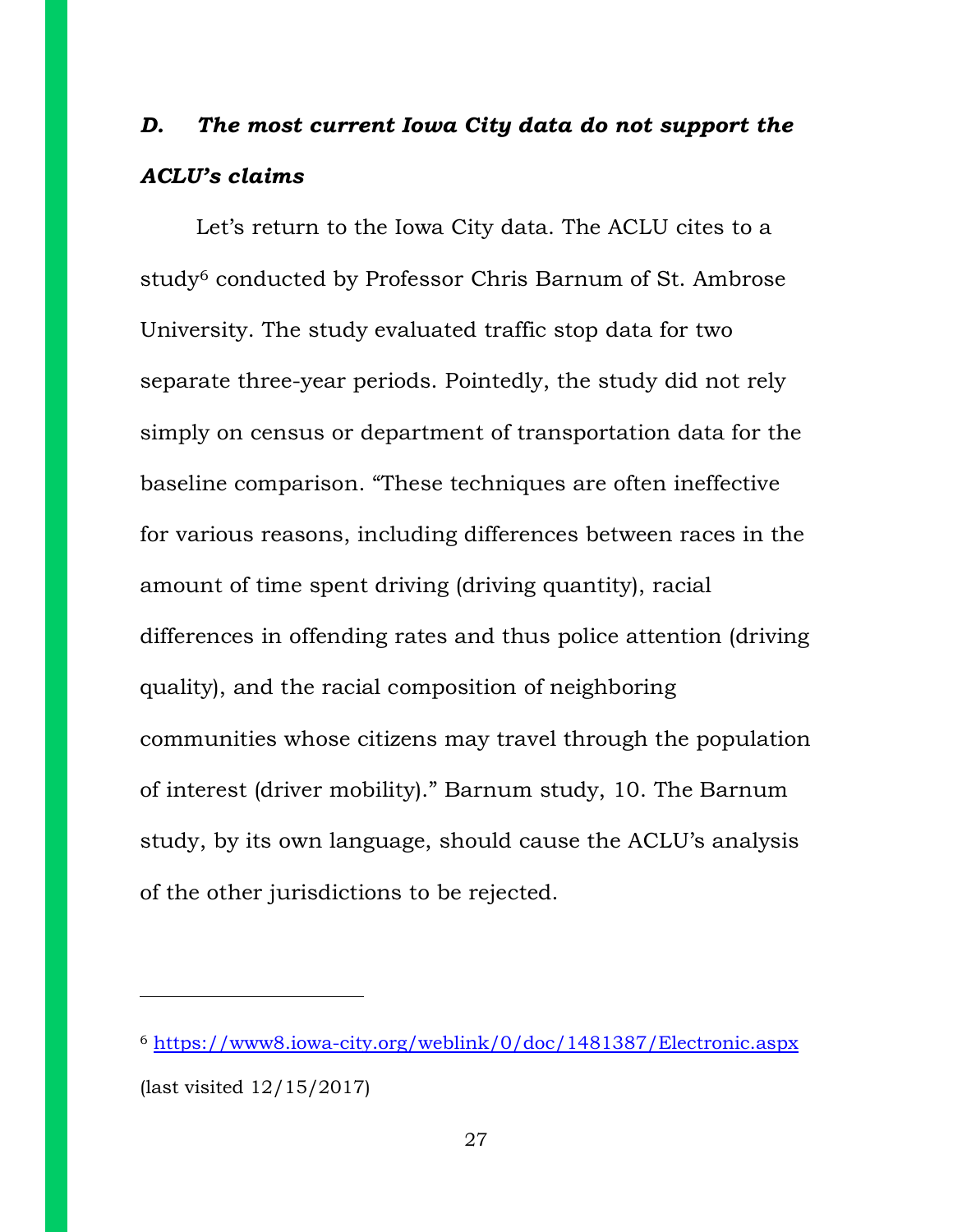Professor Barnum's study used observations of traffic patterns – actually measuring the racial composition of the motoring public at particular locations and different times. *Id.* at 11. Although the traffic observational data generally corresponded to overall census data, it was markedly different in certain high-crime areas which received substantial police attention. *Id.* at 13.

Professor Barnum's study is worth reading in detail. It demonstrates what robust social science should look like. The study demonstrates that issues confronting police are complicated and disproportionality in traffic stop data may reflect nothing more than disproportionality in the commission and victimization of crime. "We believe that a modification of [Iowa City Police Department] patrol procedures and tactics – especially on beat two – generated increased levels of disproportionality. This change in policing occurred between 2007 and 2010 and was concurrent with a spike in violent crime that occurred in 2008 and 2009." *Id.* at 29.

Professor Barnum's report contained several recommendations for collection of additional data to allow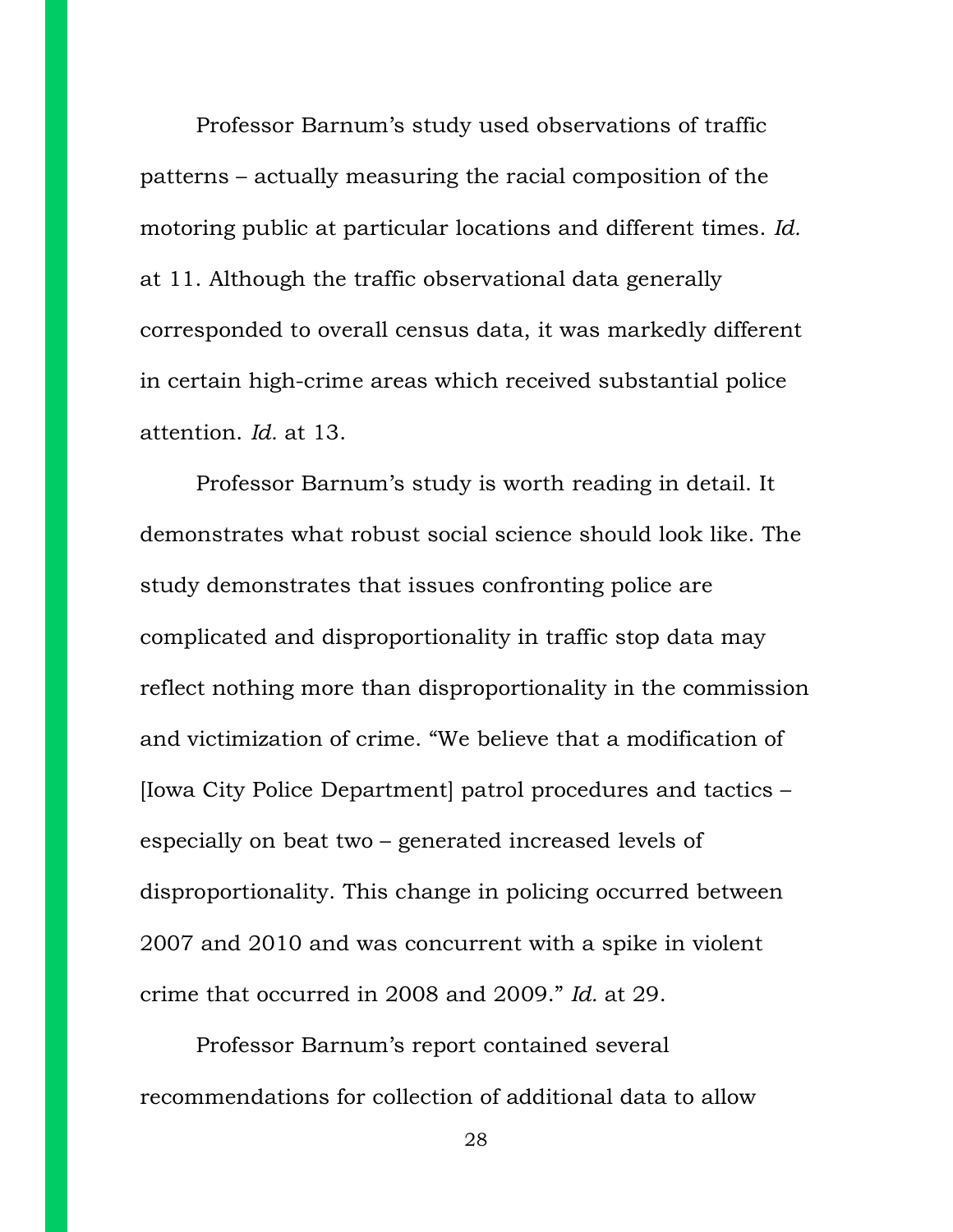more robust analysis. *Id.* at 8. These recommendations were followed and resulted in a 2015 follow-up study<sup>7</sup> by Professor Barnum. It is unfortunate that the ACLU brief did not cite to this study in its brief.

The follow-up study included additional observations of traffic patterns, concentrated in the areas of the city where police made the most traffic stops. *Id*. at 1. Location data for traffic stops was improved by designating one-square-mile zones throughout the city. *Id.* The overall data showed that the police were stopping minority drivers approximately 5% more than the baseline would suggest, but with an important caveat. "It is important to keep in mind that the roadside observations that form the benchmark are generated from a *sample* of the drivers on the roads. As such, the index values should be treated as *estimates* and interpreted with a generous degree of latitude in terms of margin of error." *Id.* at 4 (emphasis original).

<sup>7</sup> <https://www8.iowa-city.org/weblink/0/doc/1524345/Electronic.aspx> (last visited 12/15/2017)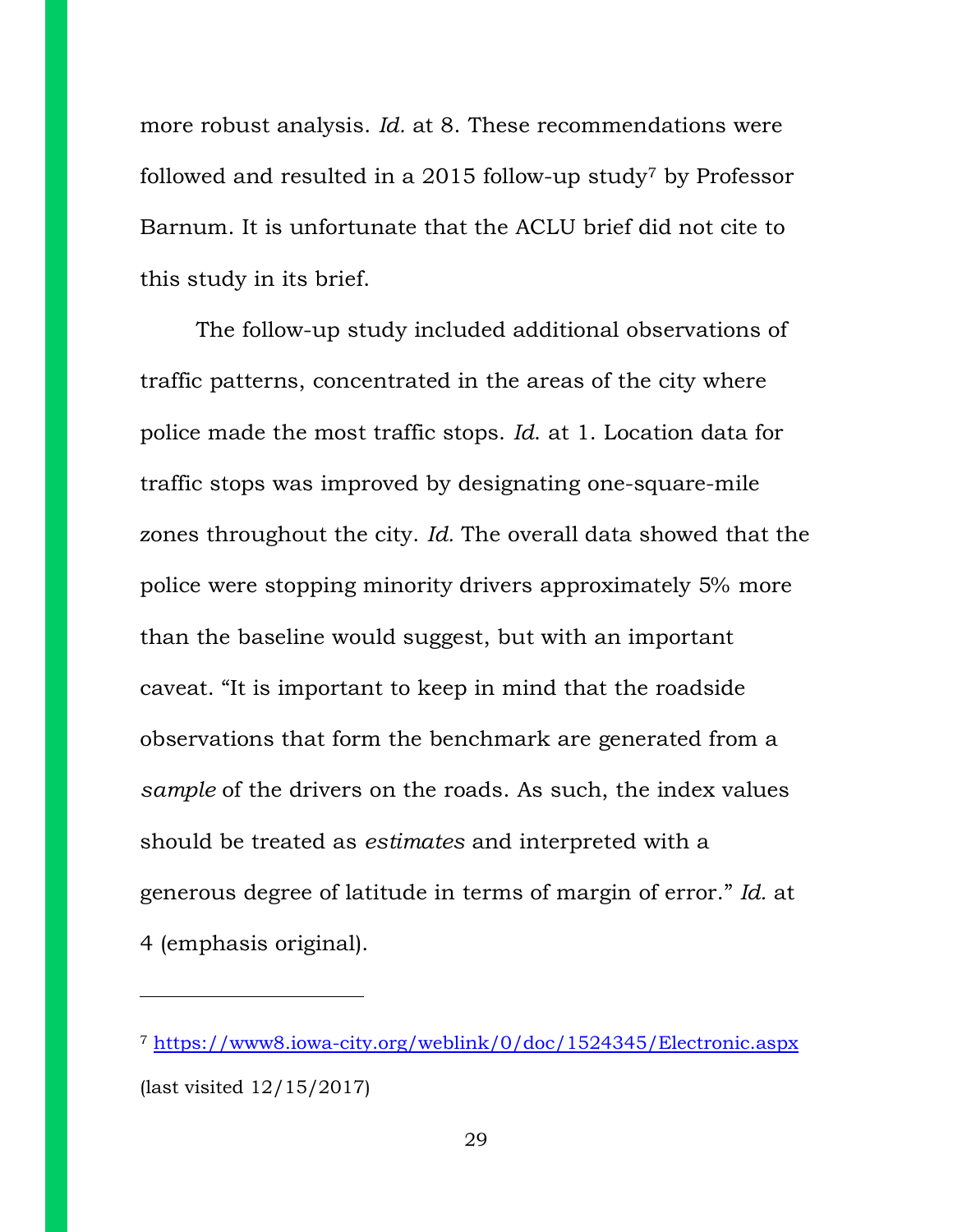It should be noted, of course, that Professor Barnum's study makes no effort to measure whether the observational benchmark reflects the proportion of motorists committing an objectively-valid violation of the traffic laws. In other words, his study measures disproportionality, not racial bias.

Consider equipment and registration violations as an example of this phenomenon. Logic would indicate there is an inverse correlation between household income and the mechanical condition of the vehicles owned by members of the household. The same should be true for valid registration. We would expect that the wealthier an individual is the newer and better maintained her car would be and the more reliably she pays the vehicle registration fee on time. U.S. Census data<sup>8</sup> show that median household income in 2016 for non-Hispanic whites was \$63,155. For blacks it was \$38,555. Could there be some explanation for a 5% disproportionality in traffic stops

<sup>8</sup> <https://census.gov/content/dam/Census/library/publications/2017/acs/acsbr16-> 02.pdf (last visited 12/15/2017)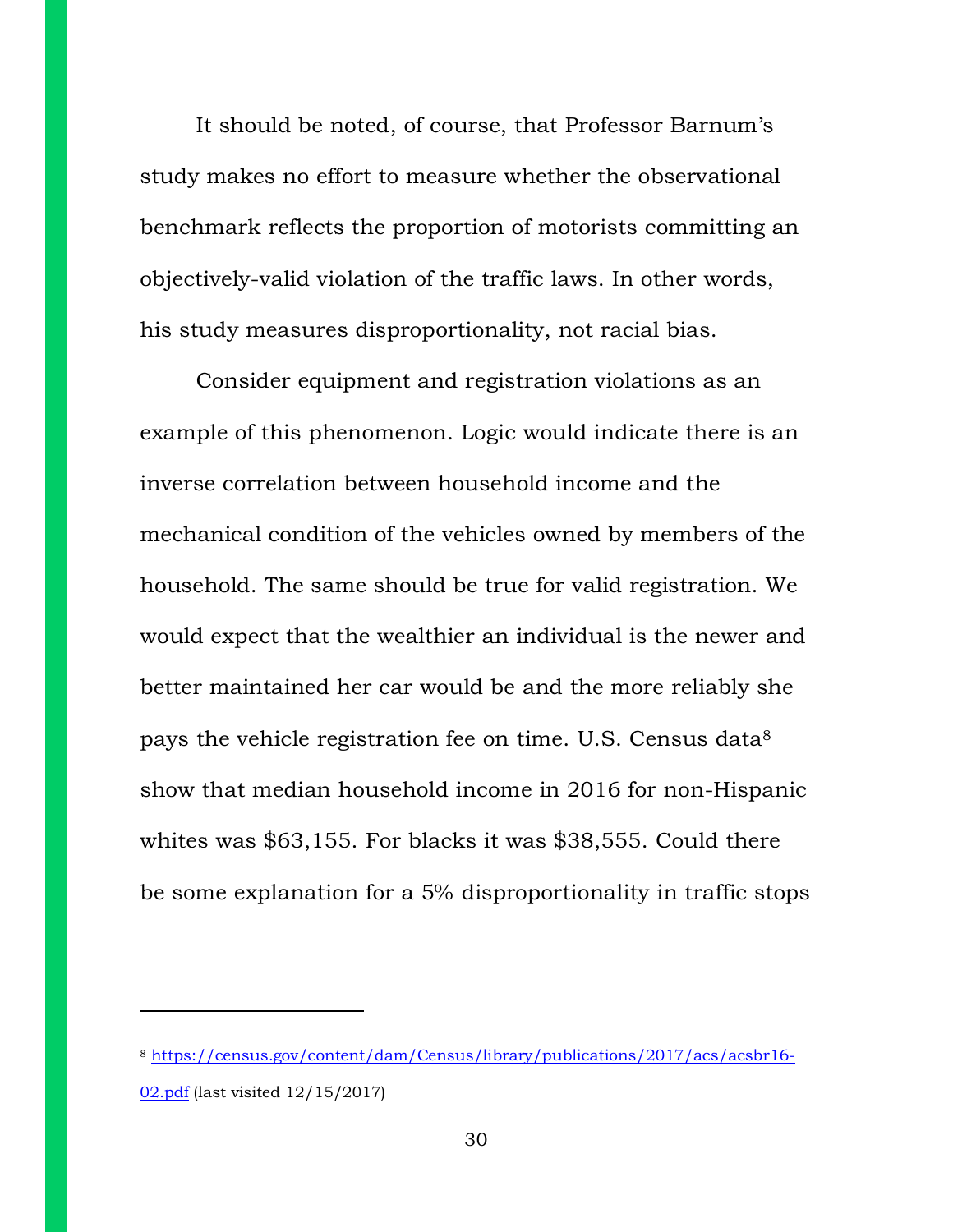for reasons that have nothing to do with racial bias on the part of the Iowa City police? One would certainly think so.

## *E. Overt policy considerations should not form the basis for constitutional adjudication*

The ACLU brief is laden with overt policy arguments. The brief leaps from pretext stops to the size of the U.S. prison population to the average court debt caused by a criminal conviction and to the disenfranchisement of convicted felons. The brief then astoundingly draws a connection to officerinvolved fatal shootings (including cases where officers were prosecuted or fired for misconduct).

Everyone involved in the criminal justice system should be unafraid to discuss the important issue of race. The members of ICAA are on the front lines of ensuring that the system works for everyone – regardless of race. And the word "everyone" means more than just treating criminal suspects and defendants equally. It also means treating the victims of crime and the community in general with equality, fairness, and respect.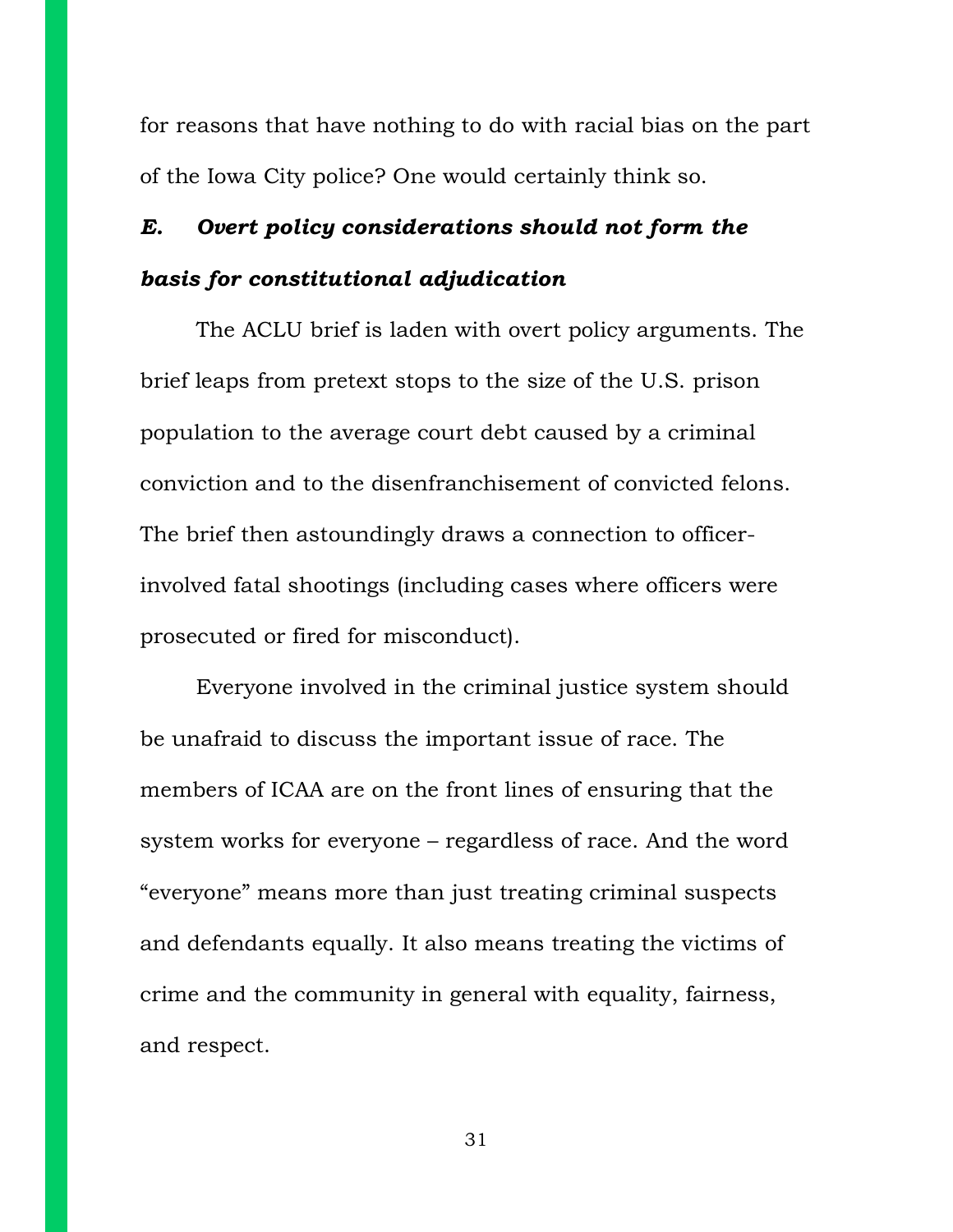We should not lose sight of a serious and disturbing disparity in the criminal justice system: the fact that minorities are the victims of crime in general and violent crime in particular at disproportionately high rates. To give just a few examples, in 2016 the risk for blacks of being the victim of serious violent crime (rape, robbery, and aggravated assault) was approximately 25% higher than for whites.<sup>9</sup> The data for murder are even worse. In 2015 a total of 13,455 Americans were murdered.<sup>10</sup> The racial breakdown was 5,854 whites and 7,039 blacks. In 2015 blacks were 13.8% of the U.S. population but 52% of the people who were murdered.

In any policy debate the actors must always consider the danger of unintended consequences. Would creating a pretextual stop framework hinder legitimate law enforcement

<sup>9</sup> U.S. Dept. of Justice, National Crime Victimization Study, *Criminal Victimization 2016*. <https://www.bjs.gov/content/pub/pdf/cv16.pdf>(last visited 12/15/2017) <sup>10</sup> FBI Uniform Crime Report, *2015 Crime in the United States*. <https://ucr.fbi.gov/crime-in-the-u.s/2015/crime-in-the-u.s.-> 2015/tables/expanded\_homicide\_data\_table\_2\_murder\_victims\_by\_age\_sex\_and\_race\_2 015.xls (last visited 12/15/2017).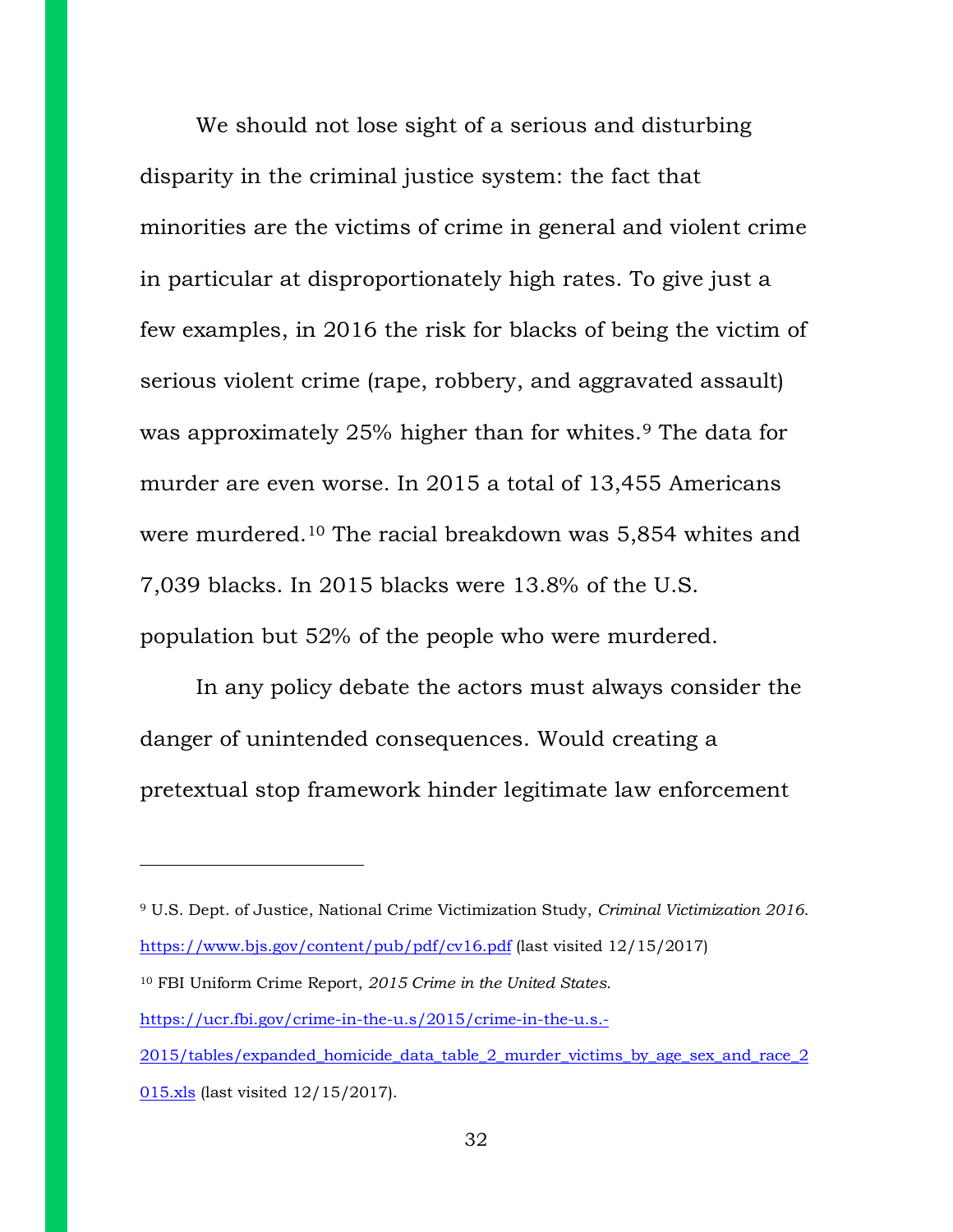efforts? Remember the Iowa City data discussed above. The report identifies a surge of traffic stops in certain areas *in response to a spate of shootings and other violence which terrorized a neighborhood*. Don't we want the police to have lawful tools available to prevent crime? This is an important conversation which needs to take place at the local, state, and national level. And, to the extent that amicus wish to have a policy discussion, it should take place on the other side of Court Avenue.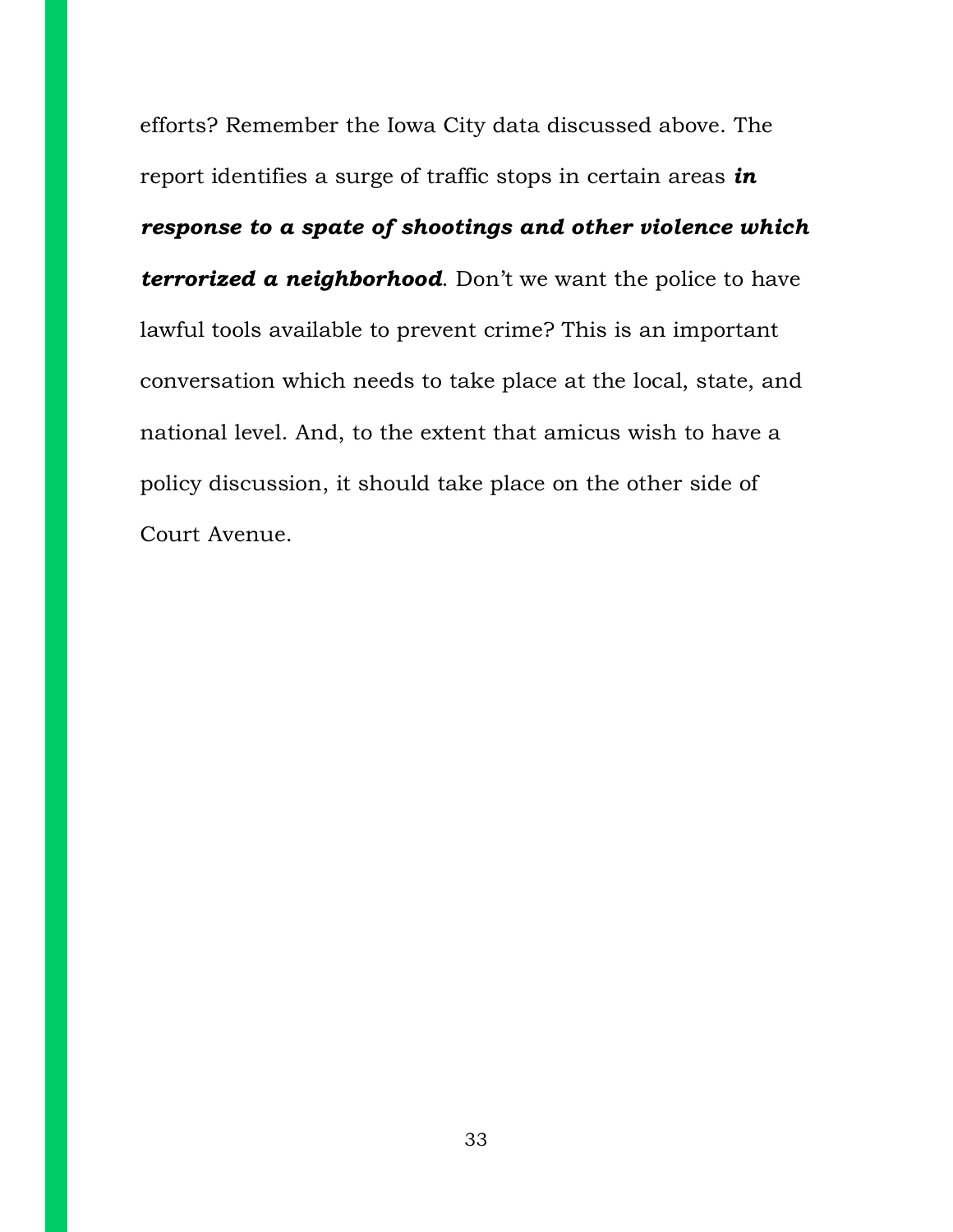*II. Recent precedent of this Court suggests that there is a cause of action under the Iowa Constitution for a violation of the prohibition against unreasonable searches and seizures. Amicus state that suppression of evidence gained in a pretextual traffic stop will be the sole remedy. Is the question of the appropriate remedy so simple?*

Amicus suggest a framework for deciding whether a traffic stop is pretextual. Such a framework would require a suppression hearing for any criminal case where a traffic stop occurred. The impact to the judiciary and bar would, of course, be extensive. ICAA fully expects that the State of Iowa's brief will fully explore why the proposed test of the ACLU is unworkable and contrary to precedent.

The ACLU brief devotes two paragraphs to a discussion as to the appropriate remedy for a pretextual traffic stop. The brief states that suppression would be required when a court finds that evidence was produced by a prextetual traffic stop. But the question of the remedy, in light of this Court's recent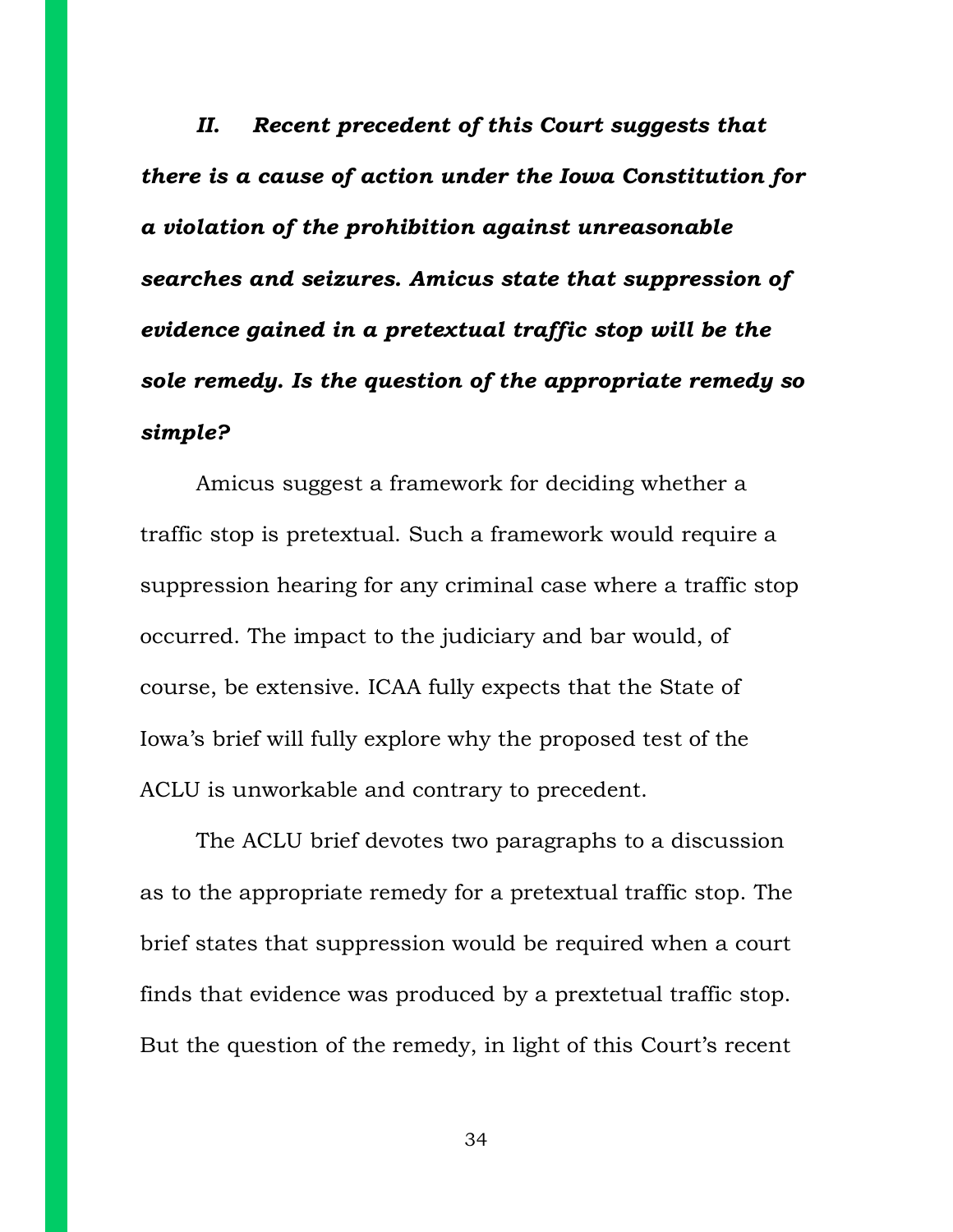holding in *Godfrey v. State*, 898 N.W.2d 844 (Iowa 2017), needs further examination.

## *A.* **Godfrey** *creates liability for violation of the Iowa Constitution, including punitive damages claims*

*Godfrey* resulted in a 3-1-3 split in this Court. Three justices held the Iowa Constitution to be self-executing – that it was unnecessary for the general assembly to exercise its power under Iowa Const. art. XII, § 1 to "pass all laws necessary to carry this constitution into effect." *Id.* 869-70. In essence, these justices found that there is a *Bivens*-type remedy under the Iowa Constitution. *Bivens v. Six Unknown Named Agents of Federal Bureau of Narcotics*, 403 U.S. 388 (1971).

Three justices held that the legislature was required to enact legislation (such as the Iowa Civil Rights Act) to create a cause of action under the constitution. The dissenting justices noted the long history of U.S. Supreme Court decisions limiting the holding of *Bivens*. *Id*. at 888-89. The dissenting justices also disagreed that the State had waived its sovereign immunity to be liable for punitive damages. *Id.* at 893.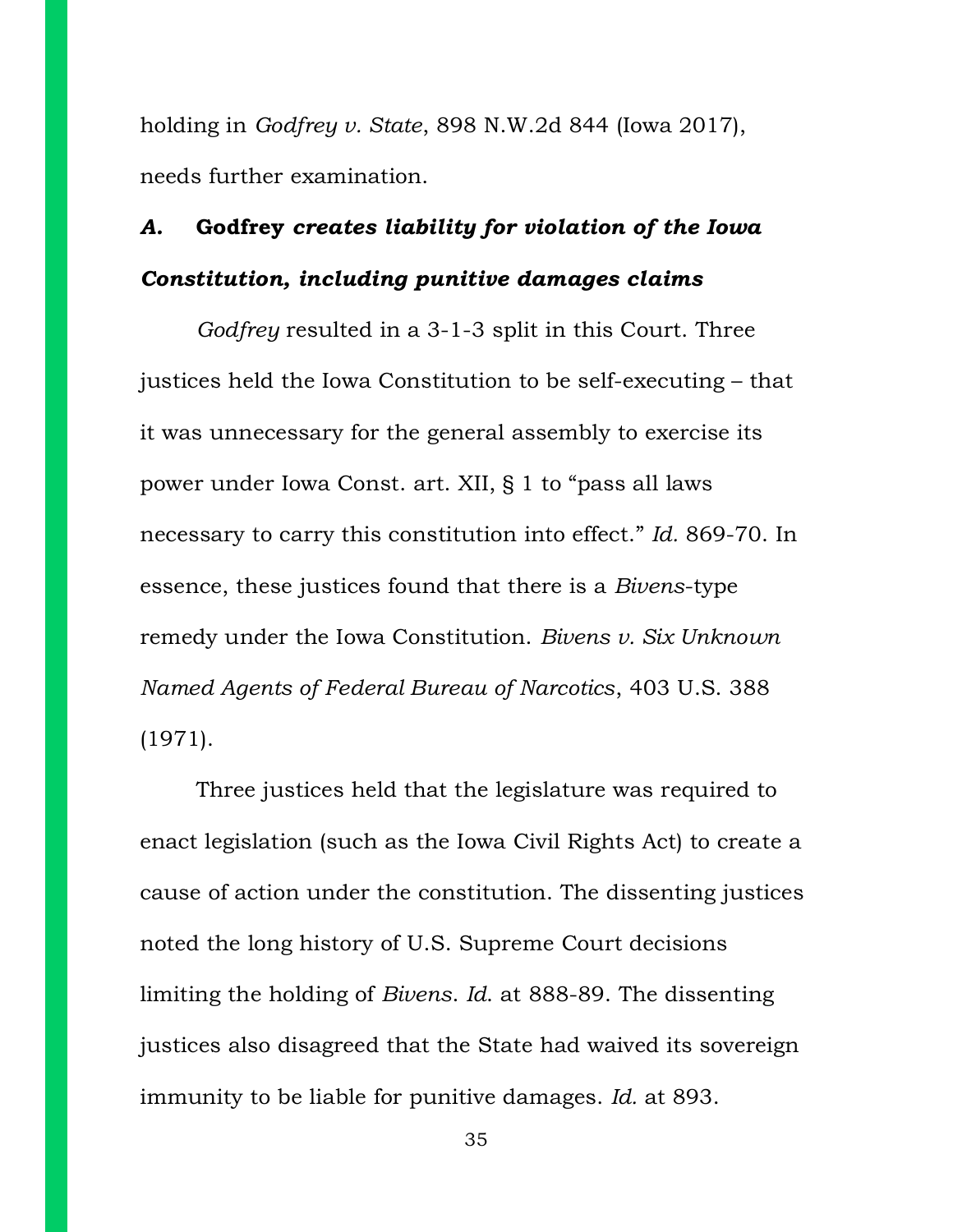Chief Justice Cady concurred in part and dissented in part. His opinion forms the precedential opinion as it concurs in the judgment on the narrowest grounds. Bryan Garner, et al., *The Law of Judicial Precedent*, 200-01 (2016) ("one opinion can be meaningfully regarded as 'narrower' than another…when one opinion is a logical subset of other broader opinions.") The Chief Justice would allow a *Bivens*-type claim to proceed on Godfrey's claim for a due process violation based on partisan political considerations. There was no statutory remedy for such a claim and therefore no basis to conclude he had an adequate means to vindicate his constitutional interest.

The Chief Justice found that the remedy for Godfrey's claim for sexual-orientation discrimination was covered by the Iowa Civil Rights Act. *Godfrey*, 898 N.W.2d at 880. "Godfrey may only assert an independent claim under the Iowa Constitution if he can establish the remedy provided by the ICRA is inadequate to vindicate his constitutional rights." *Id.* "[T]he remedies provided in the ICRA are robust, even without punitive damages. I find these remedies suffice as an adequate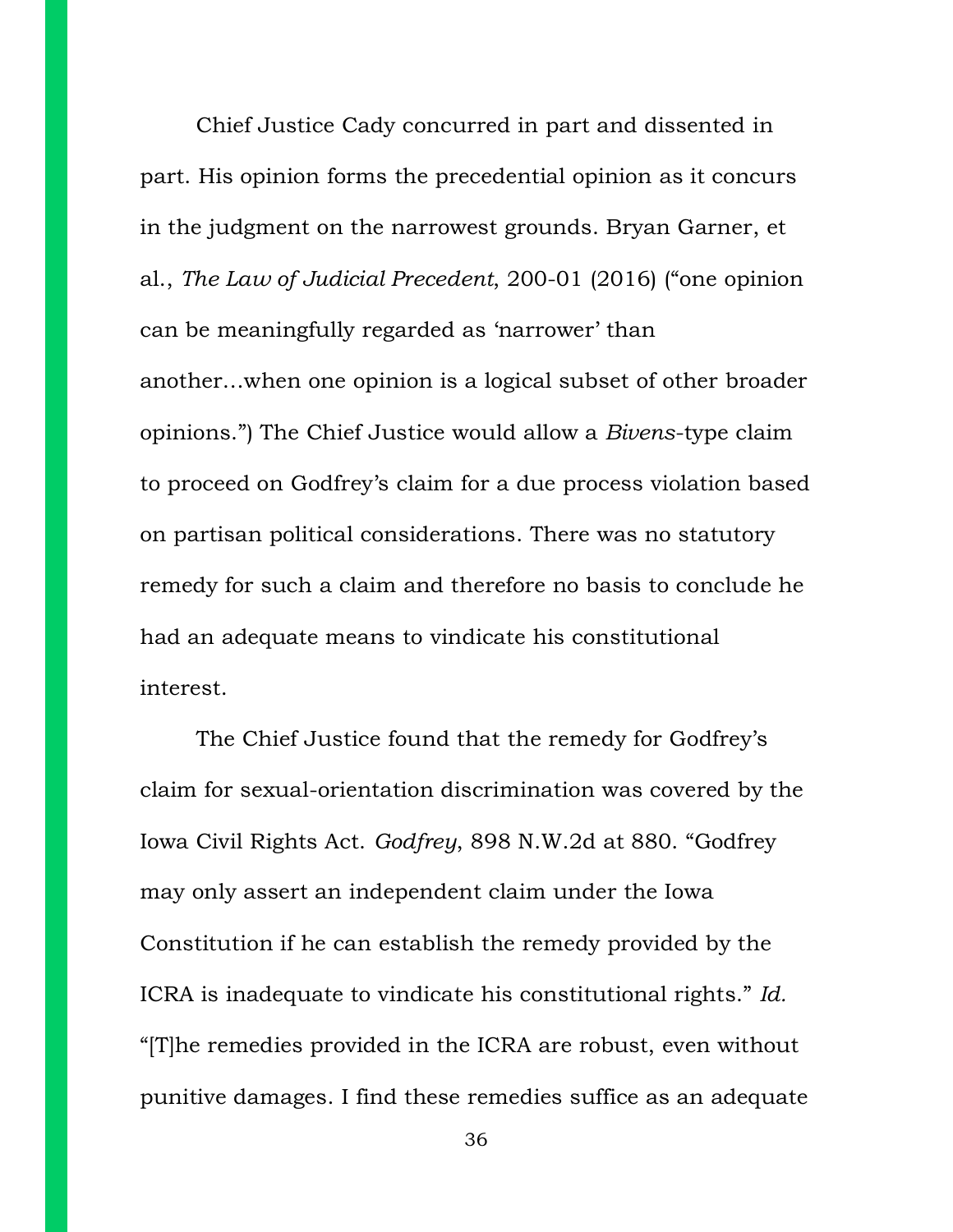deterrent of any alleged unconstitutional conduct." *Id.* at 881. "When the claimed harm is largely monetary in nature and does not involve any infringement of physical security, privacy, bodily integrity, or the right to participate in government, and instead is against the State in its capacity as an employer, the ICRA exists to vindicate the constitutional right to be free from discrimination." *Id*.

The case was remanded back to district court for trial on Godfrey's due process claim (along with his ICRA and common law tort claims). It remains pending in the district court.

## *B. How would a* **Godfrey** *claim apply to an allegedly pretextual traffic stop?*

In the post-*Godfrey* world there are several questions which remain. Chief among these is the question of qualified immunity. "An amicus brief raises the concern about dampening the ardor of the Governor and other public officers in the exercise of their duties…to the extent that a *Bivens*-type action might inhibit their duties, the doctrine of qualified immunity is the appropriate vehicle to address those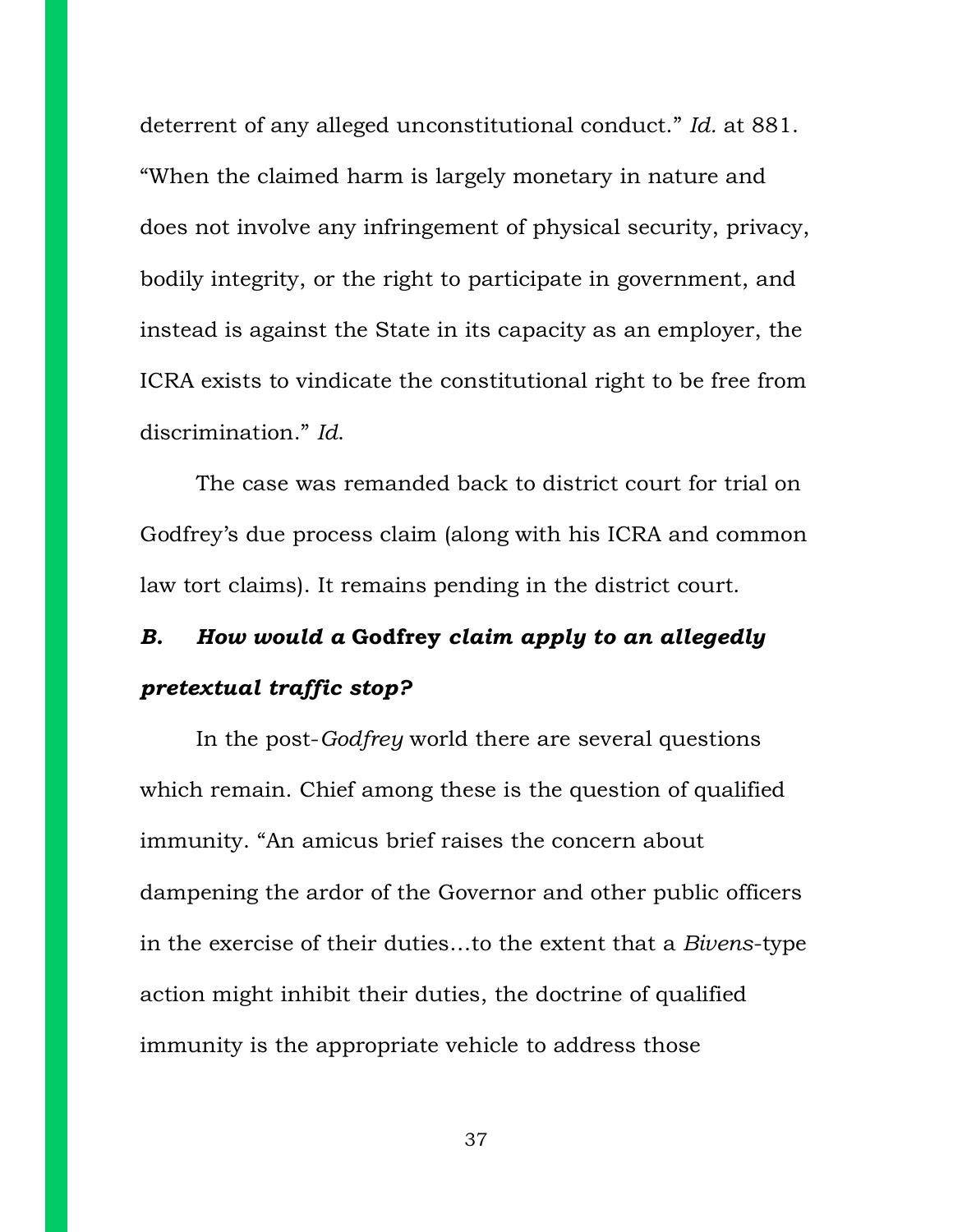concerns." *Id*. at 879. "The issue of qualified immunity, however, is not before the court today." *Id*.

The doctrine "entitles executive branch officials, who are sued for allegedly committing unconstitutional acts while carrying out their official duties, to immunity from suit rather than a mere defense to liability." *Dickerson v. Mertz*, 547 N.W.2d 208 (Iowa 1996). Qualified immunity "shields government agents from liability for civil damages insofar as their conduct does not violate clearly established statutory or constitutional rights of which a reasonable person should have known." *Id.* A qualified immunity claim raises "a question of law for the court and the issue may be decided by summary judgment." *Id.* at 215. The issue of "objective legal reasonableness…permit[s] the defeat of insubstantial claims without resort to trial." *Id.*

The doctrine "balances two important competing interests – the need to hold public officials accountable when they exercise power irresponsibly and the need to shield officials from harassment, distraction, and liability when they perform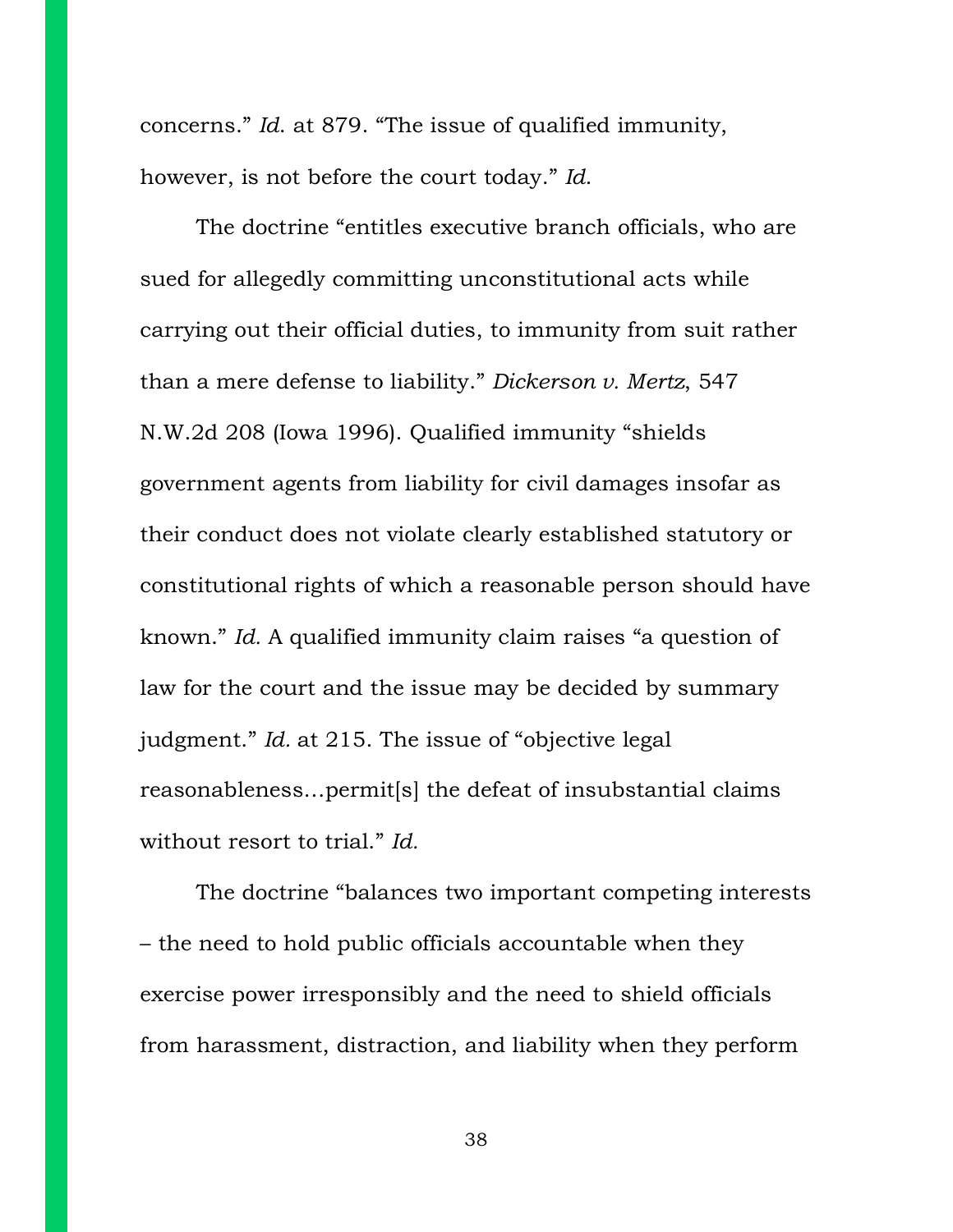their duties reasonably." *Minor v. State*, 819 N.W.2d 383, 400 (Iowa 2012).

So how would a *Godfrey* claim work if this Court adopts the analytic framework suggested by ACLU? Imagine a police officer sees a person driving a car with a broken taillight. The officer pulls the person over and issues a written warning to have the taillight fixed. There are no criminal charges filed in connection with the traffic stop.

What would stop the motorist from driving down to the courthouse to file suit against the officer? The motorist could admit in his petition that the taillight was broken – the petition would claim that the real motivation for the traffic stop was to look for some other violation. The motorist could also demand punitive damages from the officer.

The police officer would not have any other statutory remedy to point to in an effort to fall under the Chief Justice's opinion in *Godfrey*. The police officer could not claim that the motorist had a remedy under the ICRA. There would not be a criminal case where suppression could be a remedy (and there would be no basis for damages in a criminal action). The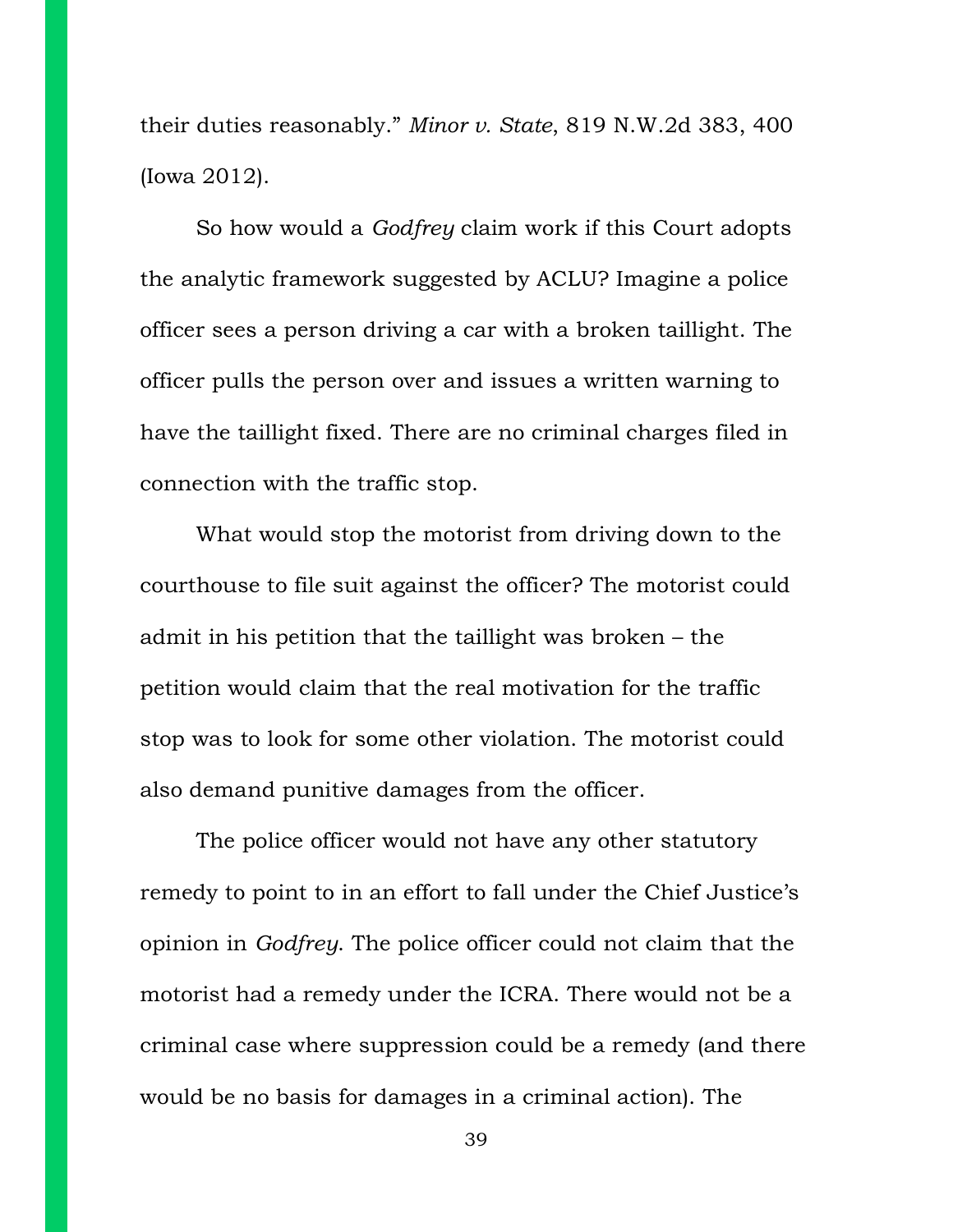officer's defense would be greatly hurt by the portion of the Chief Justice's opinion which distinguished Godfrey's ICRA claim for sexual orientation discrimination with cases involving "infringement of physical security" or "privacy." *Godfrey*, 898 N.W.2d at 881.

Indeed, the logic of *Godfrey* would not necessarily be limited to cases involving a written warning over an equipment violation. Would the suppression of evidence or dismissal of charges truly be a sufficient remedy for the violation? The Chief Justice's opinion seems to equate money damages and attorney's fees under the ICRA with the availability of punitive damages with no fee-shifting provision. Could the motorist claim an entitlement to punitive damages since there is no mechanism to shift fees in a criminal case?

And what about qualified immunity? Although ICAA certainly believes it is important for this Court to find that qualified immunity is available against all *Godfrey* claims, it would have little meaningful application in a suit over an allegedly pretextual traffic stop. Under today's law the existence of probable cause would be dispositive. A judge faced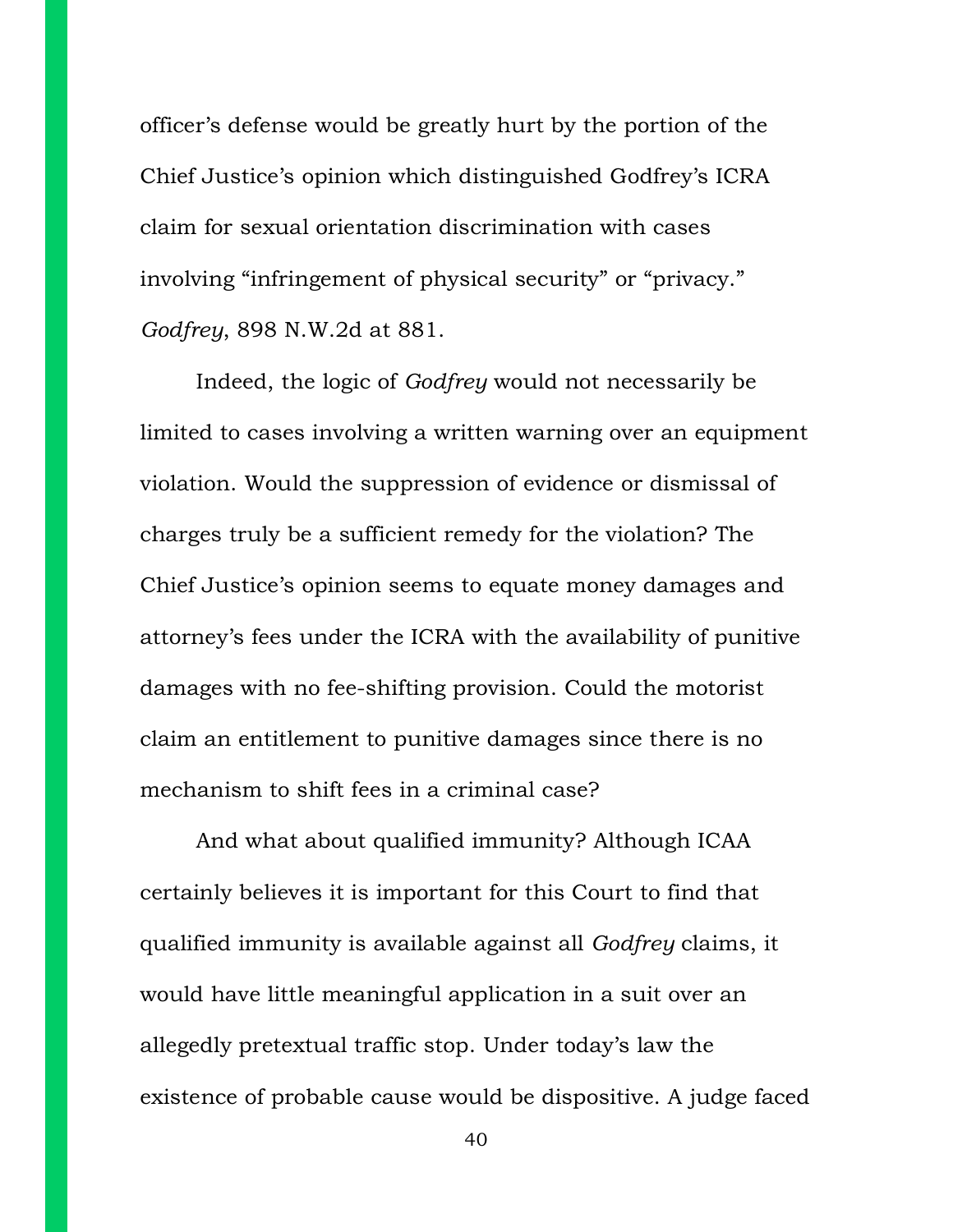with the motorist's suit would look at the concession in the petition that the taillight was broken and quickly determine that the officer was entitled to qualified immunity. The existence of probable cause – no matter how minor the offense – would justify the traffic stop. *State v. Hoskins*, 711 N.W.2d 720, 726 (Iowa 2006).

The test proposed by ACLU would mandate a trial on the motorist's lawsuit. The test would require the court to "decide whether the officer's motive for the stop was unrelated to the objective existence of reasonable suspicion or probable cause." ACLU Brief, 35. If so, the defendant would then have the burden to "show pretext based on the totality of the circumstances." *Id.* If the defendant succeeded the officer would then be asked to show that "even without that unrelated motive, the officer would have stopped the defendant." *Id*.

Under such a fact-bound test how could a court evaluate "objective legal reasonableness" in order to "permit the defeat of insubstantial claims without resort to trial"? *Dickerson*, 547 N.W.2d at 215. We would leave a world where executive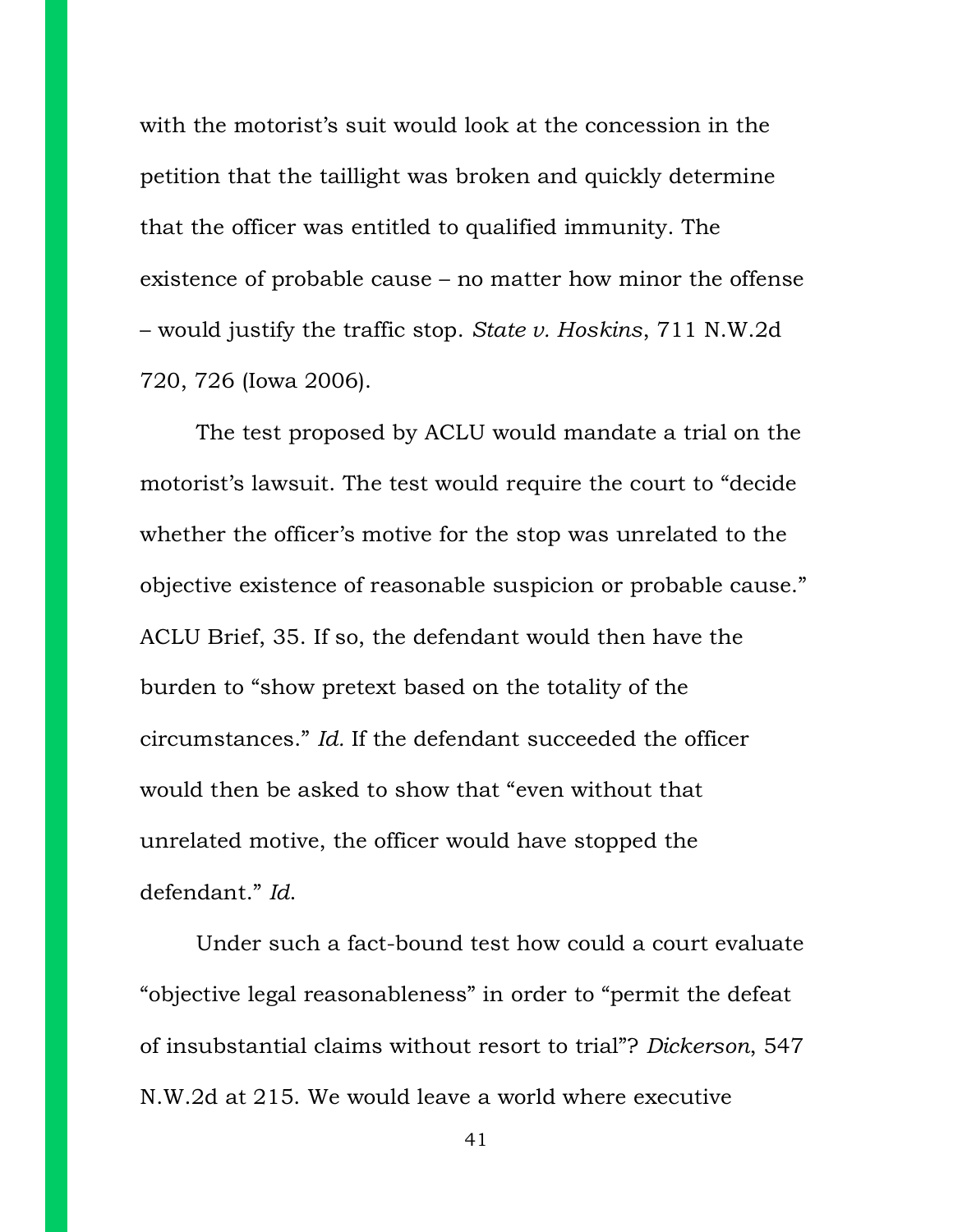branch officers face liability for unconstitutional *actions* and enter a world where they face liability for unconstitutional *intentions*.

Of course, the motorist would be happy to settle the case for \$2,500…

### *Conclusion*

Amicus supporting appellant have proffered statistical evidence which does not carry the burden placed on it. Their other policy-laden arguments are misplaced here. In addition, the remedy they propose would create unprecedented and crippling liability to law enforcement agencies.

The judgment of the district court should be affirmed.

Respectfully submitted,

IOWA COUNTY ATTORNEYS ASSOCIATION

*By: /s/ ALAN R. OSTERGREN* Alan R. Ostergren Muscatine County Attorney Chair, ICAA Amicus Curiae Committee 420 East Third Street Muscatine, Iowa 52761 (563) 263-0382 (563) 263-4944 (facsimile) [aostergren@co.muscatine.ia.us](mailto:aostergren@co.muscatine.ia.us)